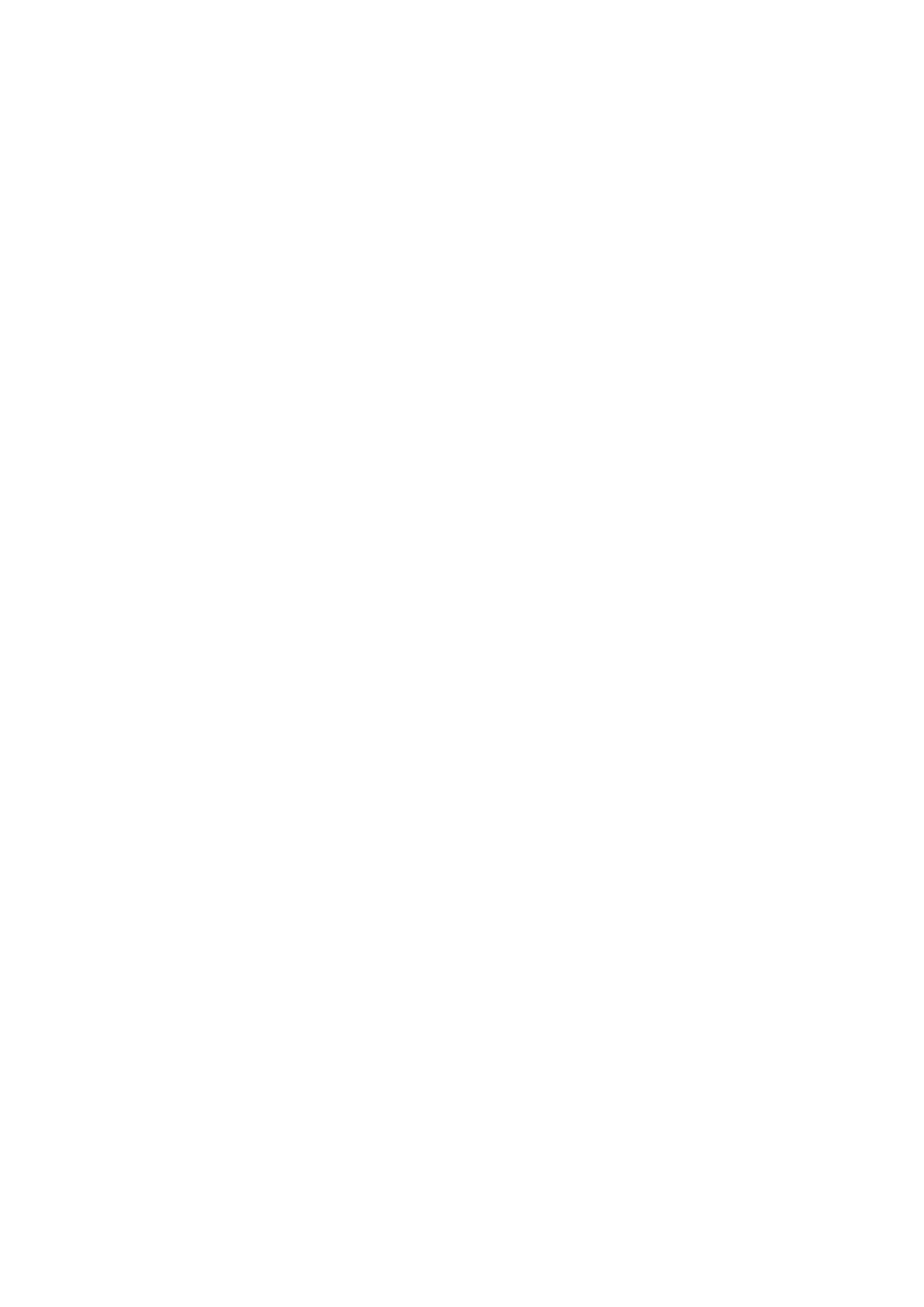Western Australia

# **Electricity Industry (Pilbara Networks) Regulations 2021**

## **Contents**

# **Part 1 — Preliminary**

- 1. Citation
- 2. Commencement
- 3. Terms used

# **Part 2 — Relevant matters when performing functions under Part 8A of Act**

4. Matters to have regard to when performing functions under Part 8A of Act (Act s. 119)

# **Part 3 — The Pilbara networks rules**

- 5. Rules
- 6. Minister to make initial rules
- 7. Matters to be, or that may be, dealt with by rules (Act s. 120K)
- 8. Other matters that may be dealt with by rules (Act s. 120N, 120P and 120Q)
- 9. Rules amending, repealing or replacing rules
- 10. Gazettal and notification of rules and amending rules made by Minister
- 11. Tabling of rules and amending rules made by Minister
- 12. Commencement of rules and amending rules
- 13. Coordinator to publish rules on website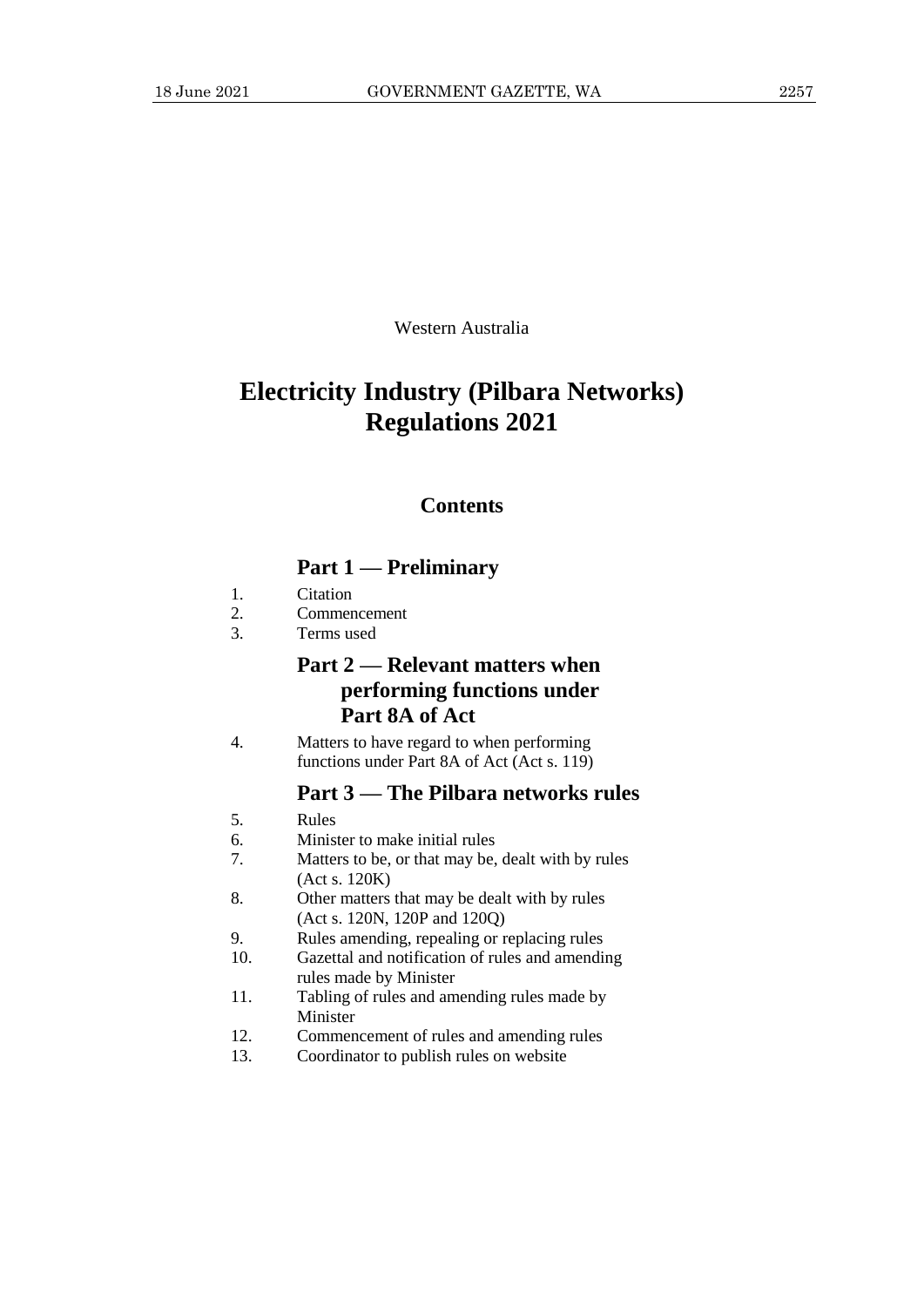#### *Electricity Industry (Pilbara Networks) Regulations 2021*

**Contents** 

#### **Part 4 — Pilbara ISO**

- 14. Pilbara ISOCo Limited is Pilbara ISO (Act s. 120W)
- 15. Reporting and publishing information (Act s. 120X)
- 16. Rules may provide for matters relating to Pilbara ISO (Act s. 120X)

## **Part 5 — Costs**

17. Allocation of costs for functions under rules (Act s. 120N)

# **Part 6 — Engaging in particular activities prohibited unless registered**

- 18. Activities for which person to be registered under rules (Act s. 120O)
- 19. Persons not to engage in activity unless registered under rules (Act s. 120O)

# **Part 7 — Immunities and civil monetary liabilities under Part 8A Division 9 of Act**

## **Division 1 — Preliminary**

20. Terms used

#### **Division 2 — Limitation of immunities**

- 21. Application of Division
- 22. Immunities limited to civil monetary liabilities not related to personal injury (Act s. 120ZC)
- 23. Immunities limited to civil monetary liabilities not related to paying amounts under rules (Act s. 120ZC)
- 24. Immunities limited to extent set out in contract (Act s. 120ZC)

#### **Division 3 — Exemptions from section 120ZD(1)(a) of Act**

25. Participants generally exempt from s. 120ZD(1)(a) of Act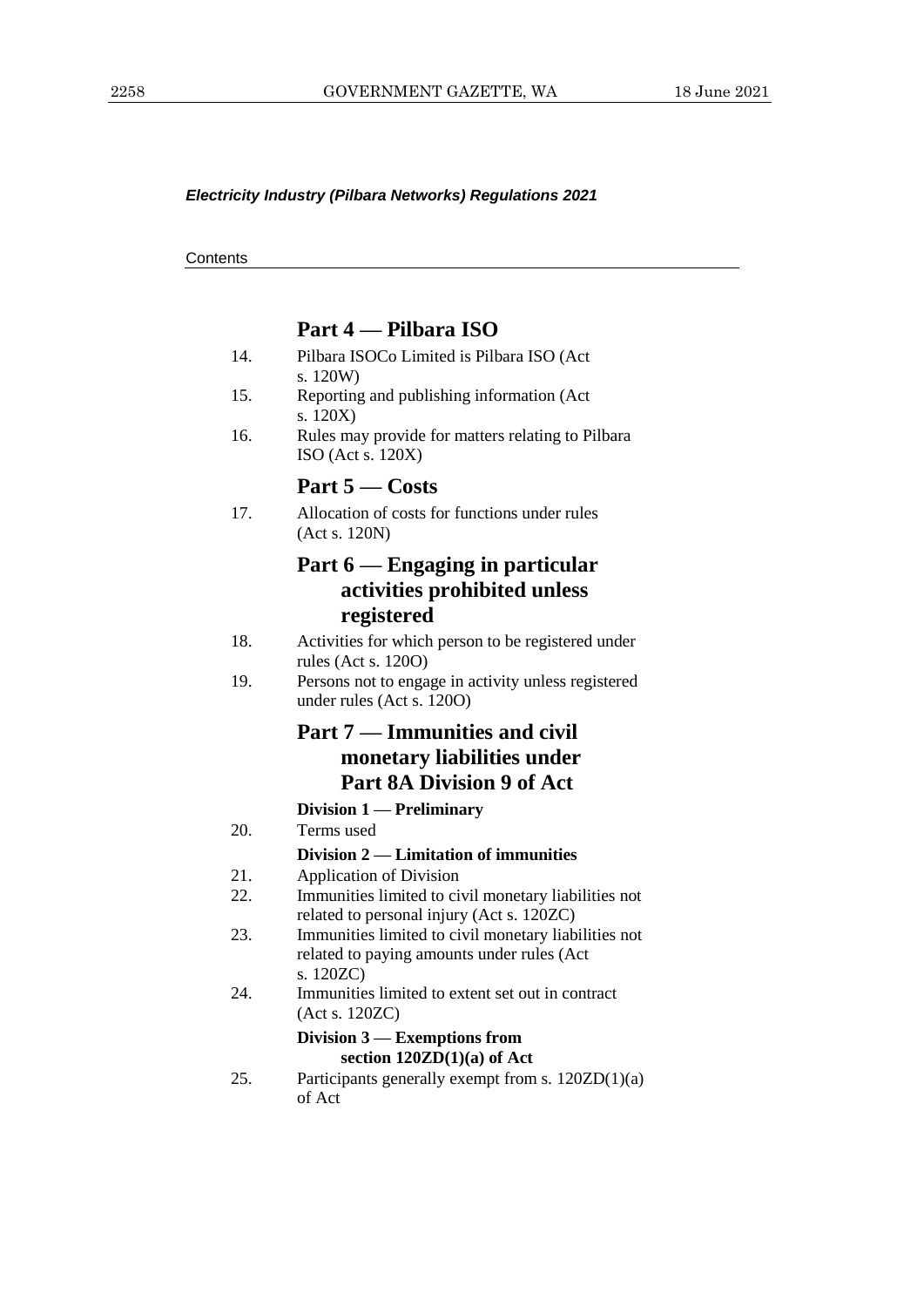## *Electricity Industry (Pilbara Networks) Regulations 2021*

|     |                                                                                                                     | Contents |
|-----|---------------------------------------------------------------------------------------------------------------------|----------|
|     |                                                                                                                     |          |
| 26. | Participants exempt from s. $120ZD(1)(a)$ of Act in                                                                 |          |
|     | relation to acts or omissions of delegates,<br>subdelegates or their officers or employees                          |          |
|     | Division 4 — Prescribed maximum amounts of<br>civil monetary liability                                              |          |
| 27. | Purpose and application of Division                                                                                 |          |
| 28. | Terms used                                                                                                          |          |
| 29. | Maximum civil monetary liability during initial<br>cap period (Act s. 120ZD)                                        |          |
| 30. | Maximum civil monetary liability generally (Act<br>s. 120ZD)                                                        |          |
| 31. | Maximum civil monetary liability for officers and<br>employees of entities (Act s. 120ZD)                           |          |
|     | <b>Part 8 — Miscellaneous</b>                                                                                       |          |
| 32. | Minister may determine treatment of<br>pre-commencement matters in rules and Access<br>Code (Act s. 120D and 120O)  |          |
| 33. | Authority to maintain website to publish<br>information                                                             |          |
| 34. | Prosecution of offences                                                                                             |          |
|     | <b>Part 9</b> — <i>Electricity Industry</i>                                                                         |          |
|     | (Arbitrator and Board Funding)                                                                                      |          |
|     | <b>Regulations 2009 amended</b>                                                                                     |          |
| 35. | Regulations amended                                                                                                 |          |
| 36. | Regulation 3 amended                                                                                                |          |
| 37. | Regulation 6 amended                                                                                                |          |
| 38. | Regulations 7A and 7B inserted<br>Costs and expenses arising from<br>7A.<br>proceedings relating to Pilbara matters |          |
|     | 7B.<br>Charges for hearing and determining<br>proceedings relating to Pilbara matters<br>generally                  |          |
| 39. | Regulation 8 amended                                                                                                |          |
|     | <b>Defined terms</b>                                                                                                |          |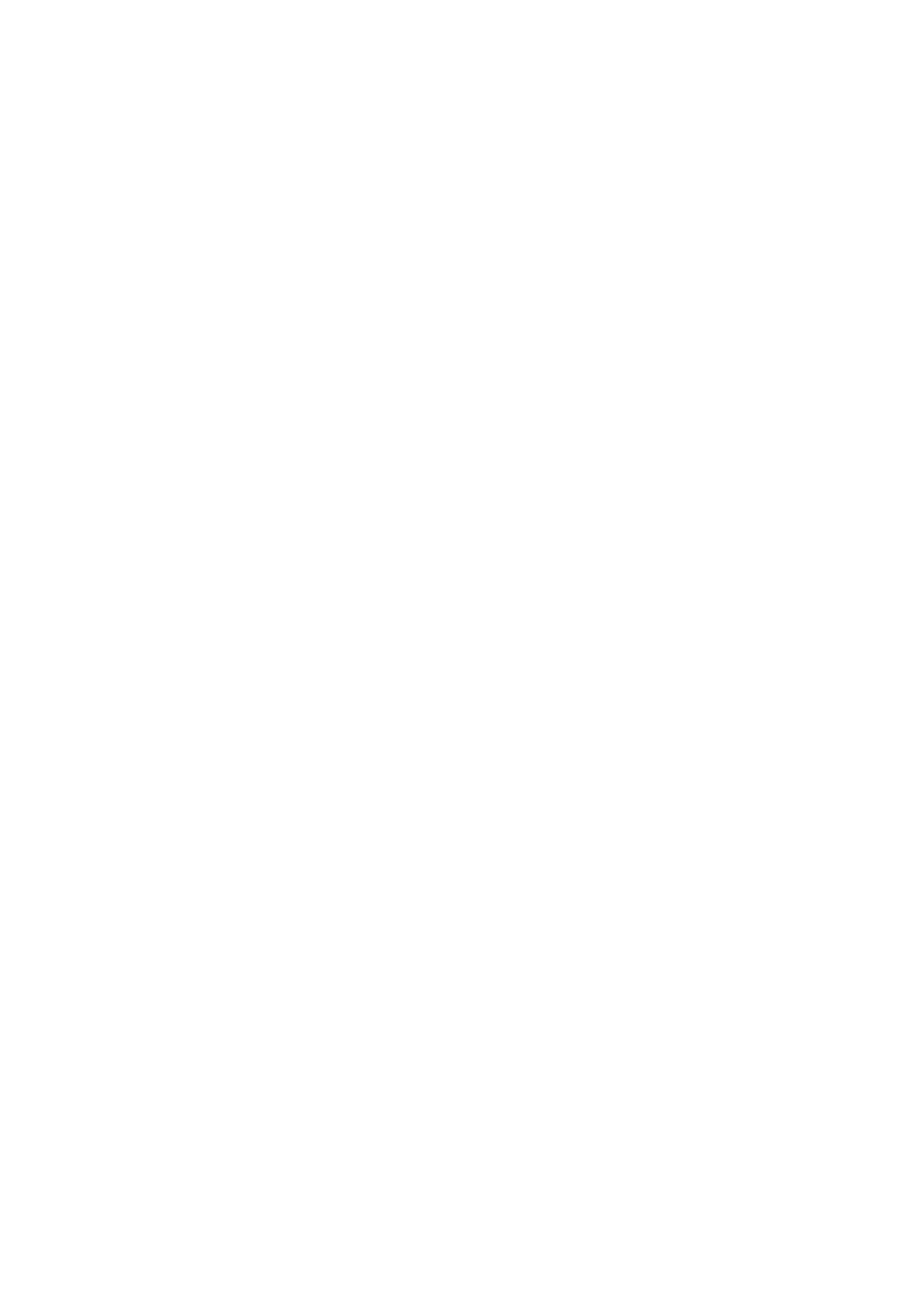Electricity Industry Act 2004

# **Electricity Industry (Pilbara Networks) Regulations 2021**

#### **SL 2021/95**

Made by the Governor in Executive Council.

# **Part 1 — Preliminary**

#### **1. Citation**

These regulations are the *Electricity Industry (Pilbara Networks) Regulations 2021*.

## **2. Commencement**

These regulations come into operation as follows —

- (a) Part  $1$  on the day on which these regulations are published in the *Gazette*;
- (b) the rest of the regulations on the day after that day.

#### **3. Terms used**

In these regulations —

*amend*, in relation to the Pilbara networks rules, means replace, in whole or in part, add to or vary the rules, and the doing of any 2 or more of such things simultaneously or by the same rules;

*amending rules* means rules that amend the Pilbara networks rules;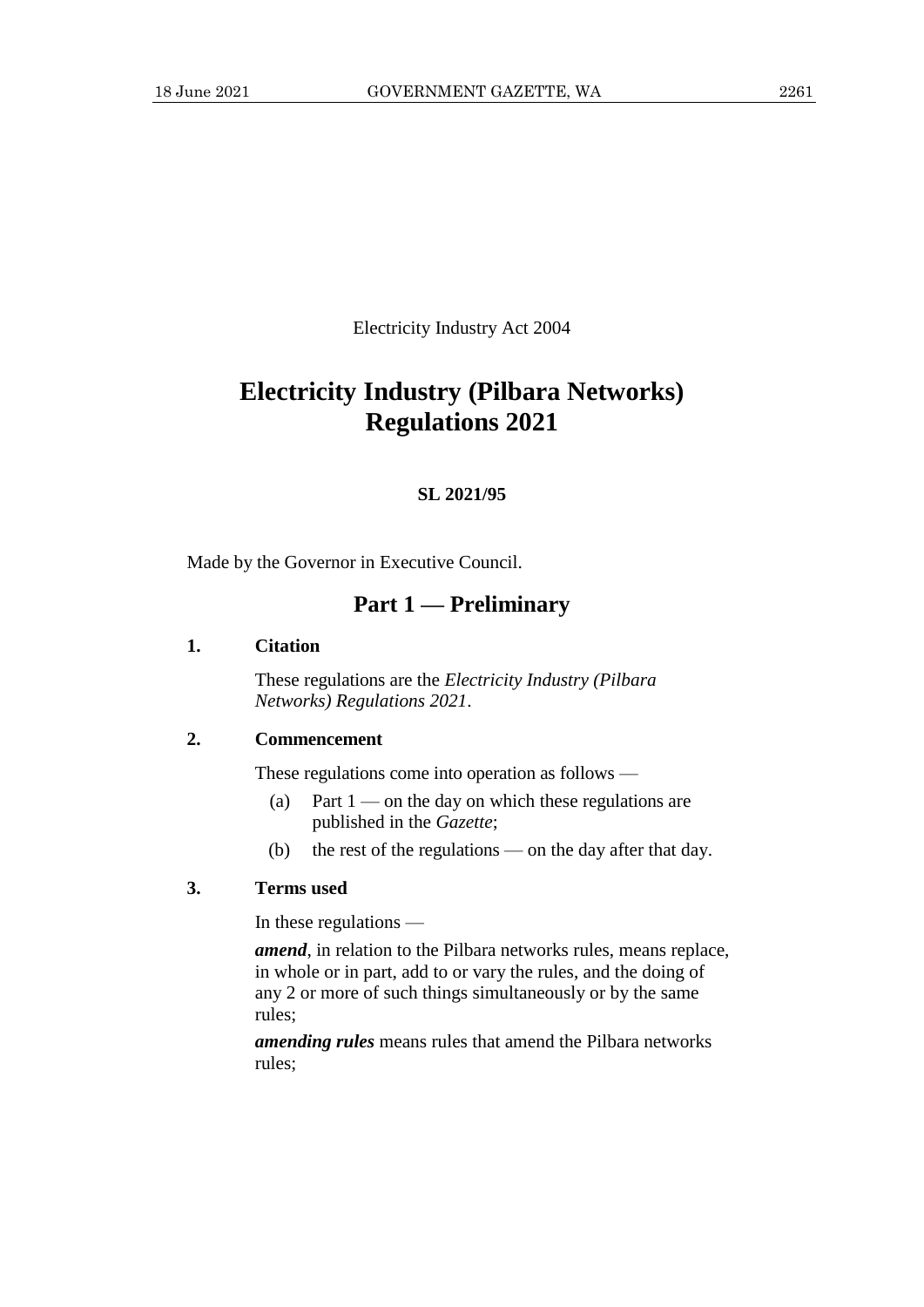#### *Electricity Industry (Pilbara Networks) Regulations 2021* Part 1 **Preliminary**

**r. 3**

*Coordinator* means the Coordinator of Energy referred to in the *Energy Coordination Act 1994* section 4;

*high-voltage connection* means a point of connection —

- (a) at which electricity is transferred, or to be transferred, to or from a Pilbara network; and
- (b) that is a point of connection to  $-$ 
	- (i) a part of a distribution system used, or to be used, in relation to the transportation of electricity at nominal voltages of 11 kV or more; or
	- (ii) a transmission system;

*impose requirements* means to regulate conduct and impose obligations;

#### *North West Interconnected System Network* means —

- (a) a Pilbara network that supplies electricity to customers in Karratha or Port Hedland; or
- (b) a Pilbara network that is interconnected with a Pilbara network referred to in paragraph (a), including a network that is indirectly interconnected with a network referred to in paragraph (a) through a separate network.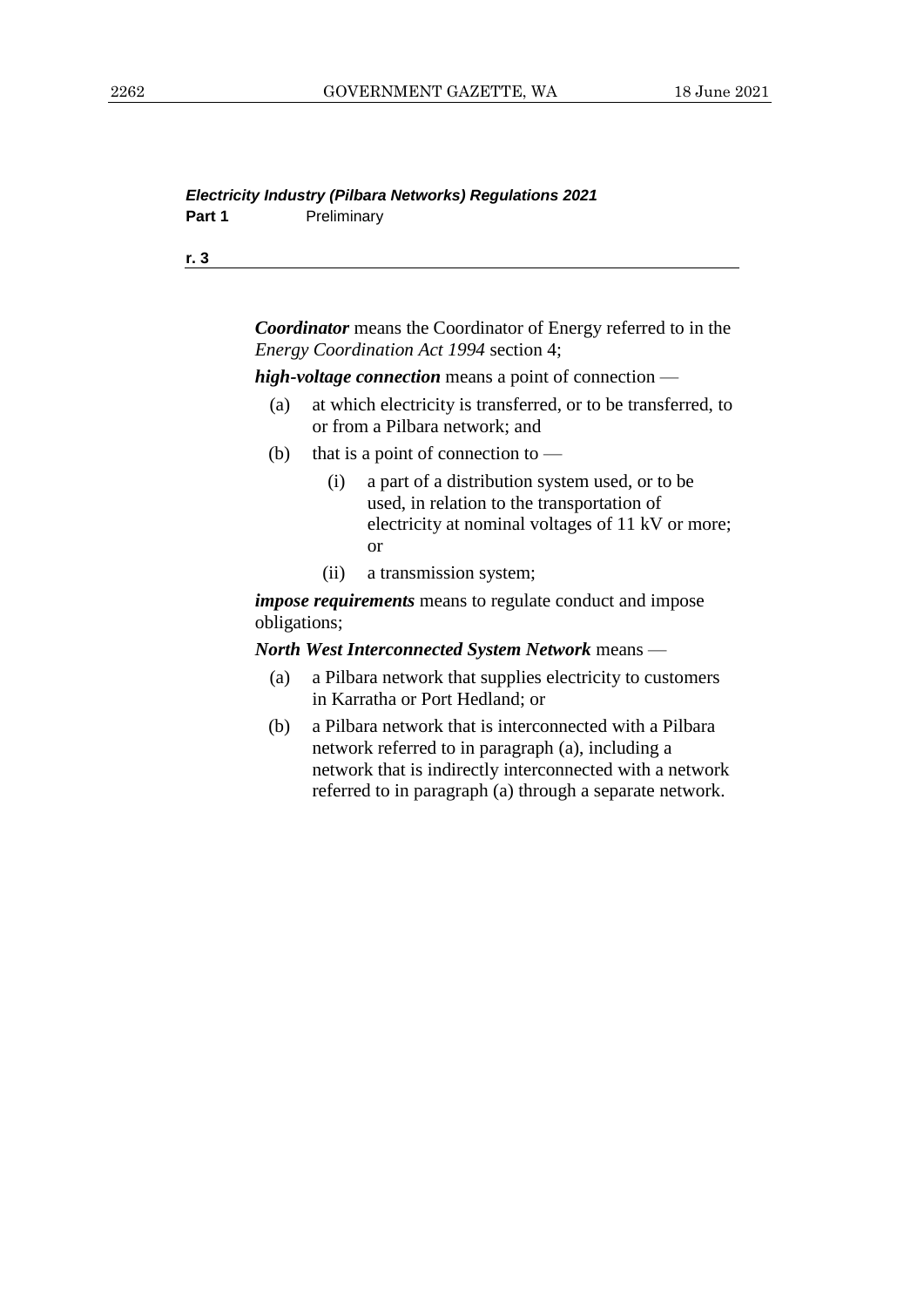**r. 4**

# **Part 2 — Relevant matters when performing functions under Part 8A of Act**

#### **4. Matters to have regard to when performing functions under Part 8A of Act (Act s. 119)**

For the purposes of section 119(3) of the Act, the following are the matters a person or body that performs a function under Part 8A of the Act is to have regard to in determining whether the performance of the function meets the Pilbara electricity objective —

- (a) the contribution of the Pilbara resources industry to the State's economy;
- (b) the nature and scale of investment in the Pilbara resources industry;
- (c) the importance to the Pilbara resources industry of a secure and reliable electricity supply;
- (d) the nature of electricity supply in the Pilbara region, including whether or not regulatory approaches used outside the Pilbara region are appropriate for the region, Pilbara network users and Pilbara networks;
- (e) any other matter the person or body considers relevant.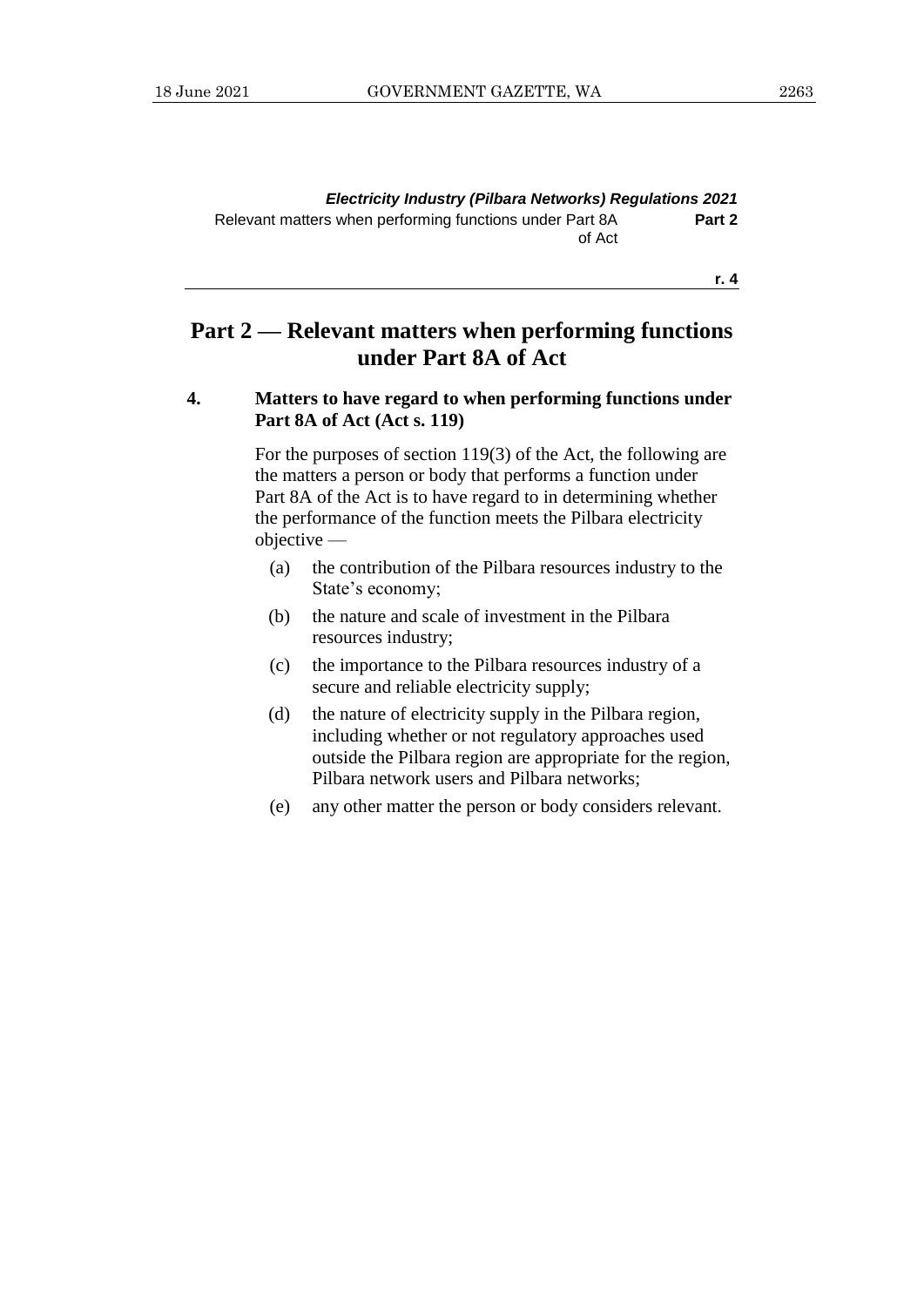*Electricity Industry (Pilbara Networks) Regulations 2021* **Part 3** The Pilbara networks rules

**r. 5**

## **Part 3 — The Pilbara networks rules**

#### **5. Rules**

There are to be Pilbara networks rules.

#### **6. Minister to make initial rules**

The Minister must make the initial Pilbara networks rules.

#### **7. Matters to be, or that may be, dealt with by rules (Act s. 120K)**

- (1) The Pilbara networks rules are to deal with the operation, management, security and reliability of any interconnected Pilbara system.
- (2) For the purposes of section  $120K(2)$  of the Act, the Pilbara networks rules may provide for, and in relation to, the operation, management, security and reliability of covered Pilbara networks that are not part of an interconnected Pilbara system.
- (3) For the purposes of section 120K(3) of the Act, the Pilbara networks rules may provide for, and in relation to, the following matters in relation to Pilbara networks that are not covered Pilbara networks or part of an interconnected Pilbara system —
	- (a) the functions of the Pilbara ISO under section  $120W(4)(d)$  of the Act;
	- (b) the obligations of Pilbara network service providers to provide information to, and assist, the Pilbara ISO in the performance of the functions referred to in paragraph (a).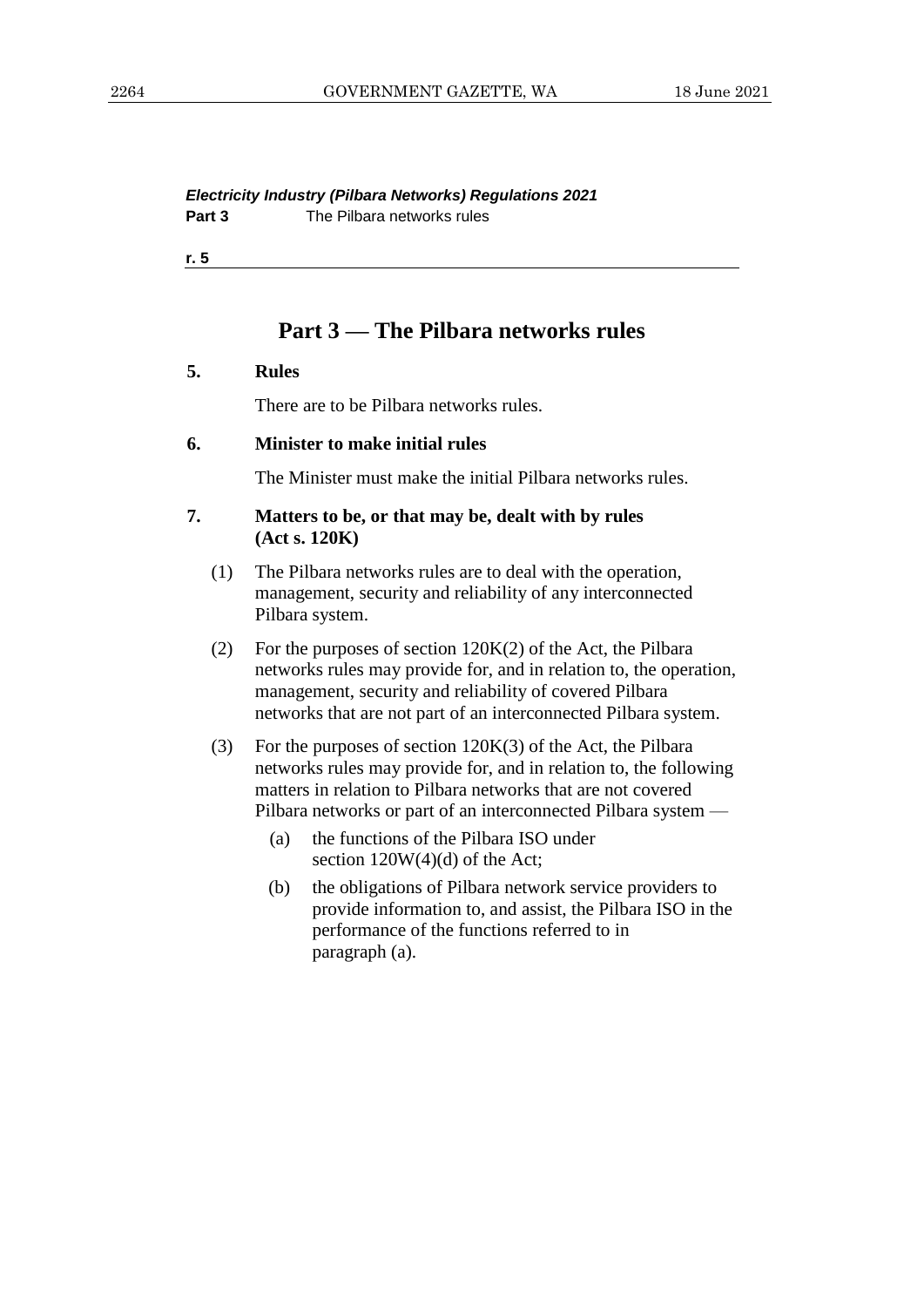#### *Electricity Industry (Pilbara Networks) Regulations 2021* The Pilbara networks rules **Part 3**

**r. 8**

#### **8. Other matters that may be dealt with by rules (Act s. 120N, 120P and 120Q)**

For the purposes of, and without limiting, regulation 7, the Pilbara networks rules may —

- (a) confer rights or functions or impose requirements on any of the following —
	- (i) the Authority;
	- (ii) the Minister;
	- (iii) the Pilbara ISO;
	- (iv) any other Pilbara networks participant;
	- (v) a person holding an office under a written law;
	- (vi) a body established under a written law;
	- (vii) any other person;

and

- (b) provide for governance matters, including financial management, relating to the performance of the functions of the Coordinator under these regulations and the Pilbara networks rules; and
- (c) provide for the resolution of disputes between Pilbara networks participants; and
- (d) authorise the Pilbara ISO to make instruments establishing protocols and procedures and any other instruments related to the performance of its functions; and
- (e) provide for
	- (i) the effect of instruments made under rules made under paragraph (d); and
	- (ii) the process of making, amending, repealing or replacing an instrument made under rules made under paragraph (d);

and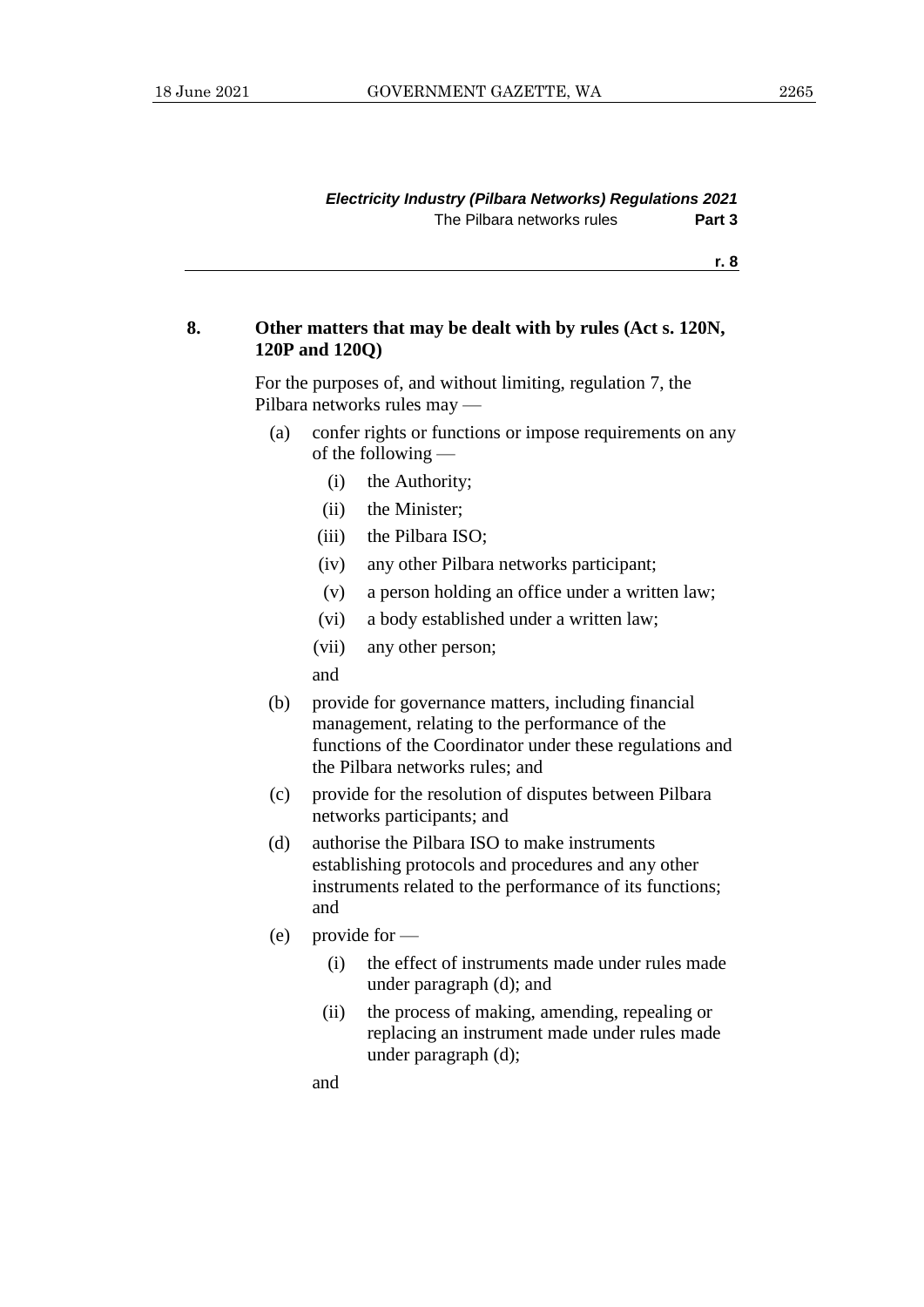| r. 8 |                                                                                                                                                                                                               |
|------|---------------------------------------------------------------------------------------------------------------------------------------------------------------------------------------------------------------|
|      |                                                                                                                                                                                                               |
|      |                                                                                                                                                                                                               |
| (f)  | provide for metering of electricity in covered Pilbara<br>networks and interconnected Pilbara networks, including<br>by providing for $-$                                                                     |
|      | the provision, operation and maintenance of<br>(i)<br>metering equipment; and                                                                                                                                 |
|      | ownership of and access to metering data;<br>(ii)<br>and                                                                                                                                                      |
| (g)  | provide for the regulation of the disclosure and use of<br>confidential or commercially sensitive information; and                                                                                            |
| (h)  | provide for the matters set out in section $120P(a)$ to (c)<br>of the Act; and                                                                                                                                |
| (i)  | include, or provide for the making, formulation and<br>approval of, technical rules for the purposes of Part 8A<br>of the Act, including technical rules for the purposes of<br>all or any of the following — |
|      | access to services of covered Pilbara networks;<br>(i)                                                                                                                                                        |
|      | (ii)<br>network and system operations, power system<br>reliability and stability and system security for<br>covered Pilbara networks and interconnected<br>Pilbara networks;                                  |
|      | and                                                                                                                                                                                                           |
| (i)  | provide for, and in relation to, the provision of<br>information to the Pilbara ISO in relation to the matters<br>stated in regulation 7; and                                                                 |
| (k)  | provide for the regulation of matters —                                                                                                                                                                       |
|      | of a savings, transitional or supplementary<br>(i)<br>nature; or                                                                                                                                              |
|      | that are otherwise necessary or convenient for<br>(ii)<br>the purposes of Part 8A Division 3 of the Act.                                                                                                      |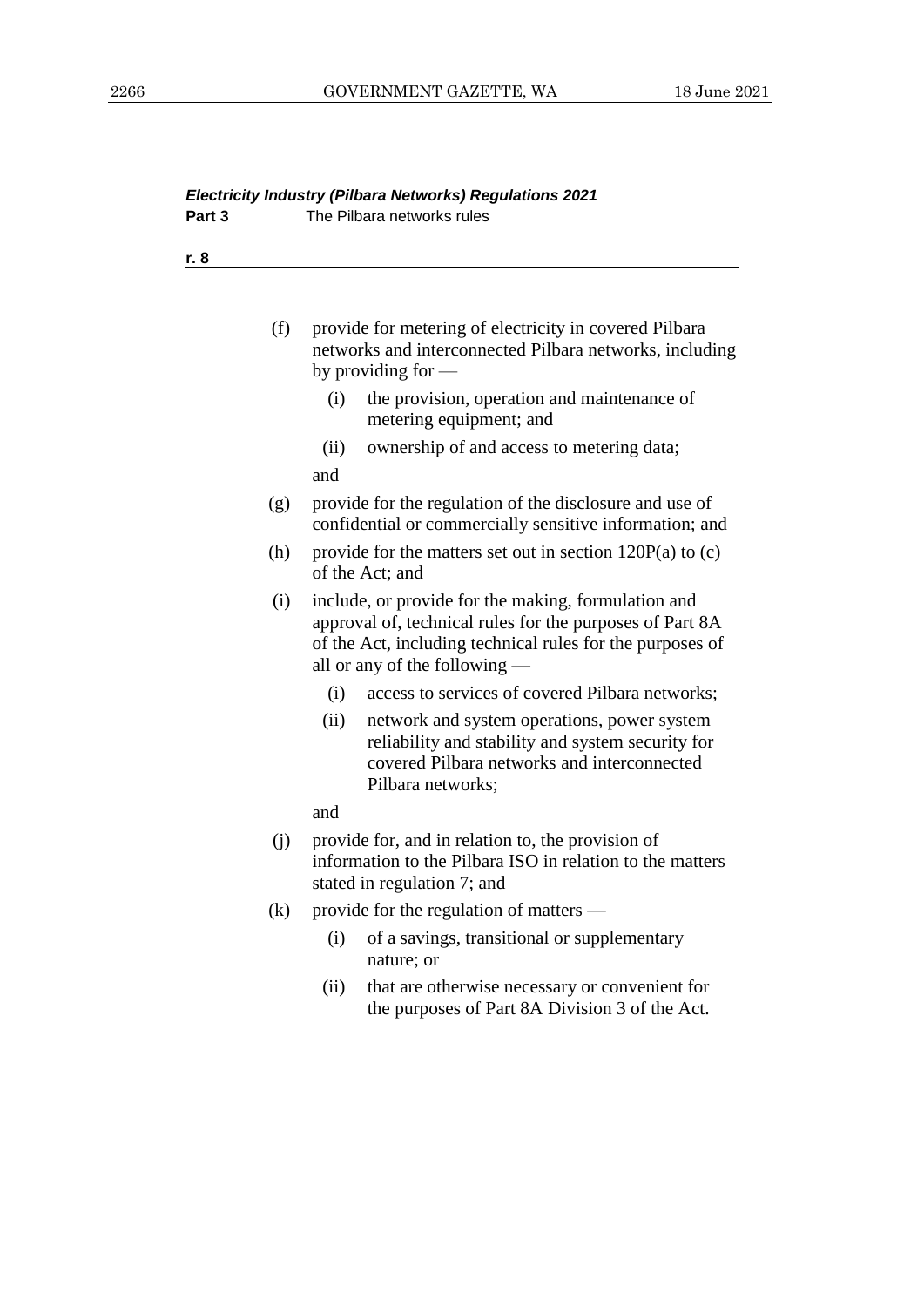#### *Electricity Industry (Pilbara Networks) Regulations 2021* The Pilbara networks rules **Part 3**

**r. 9**

#### **9. Rules amending, repealing or replacing rules**

- (1) The Minister may make amending rules that replace the whole of the Pilbara networks rules.
- (2) Subject to regulations 10, 11 and 12, the Pilbara networks rules may provide for matters relating to the initiation, development, making, approval, publication and commencement of amending rules, other than amending rules that replace the whole of the Pilbara networks rules.
- (3) The Pilbara networks rules under subregulation (2) may be made so as to apply to —
	- (a) amending rules of a specified kind; or
	- (b) amending rules other than rules of a specified kind.
- (4) Without limiting subregulation (2), the Pilbara networks rules may provide that the Minister or the Coordinator may make amending rules.
- (5) However, despite anything in this regulation or the Pilbara networks rules, rules must be approved by the Minister before they are made if they amend or repeal rules —
	- (a) to confer functions or impose requirements on the Coordinator; or
	- (b) that confer functions or impose requirements on the Coordinator; or
	- (c) that deal with the matters referred to in regulation 8(b).
- (6) Despite anything in this regulation or the Pilbara networks rules, the Minister may make amending rules during the period —
	- (a) beginning on the day on which this subregulation comes into operation; and
	- (b) ending on the  $2<sup>nd</sup>$  anniversary of that day.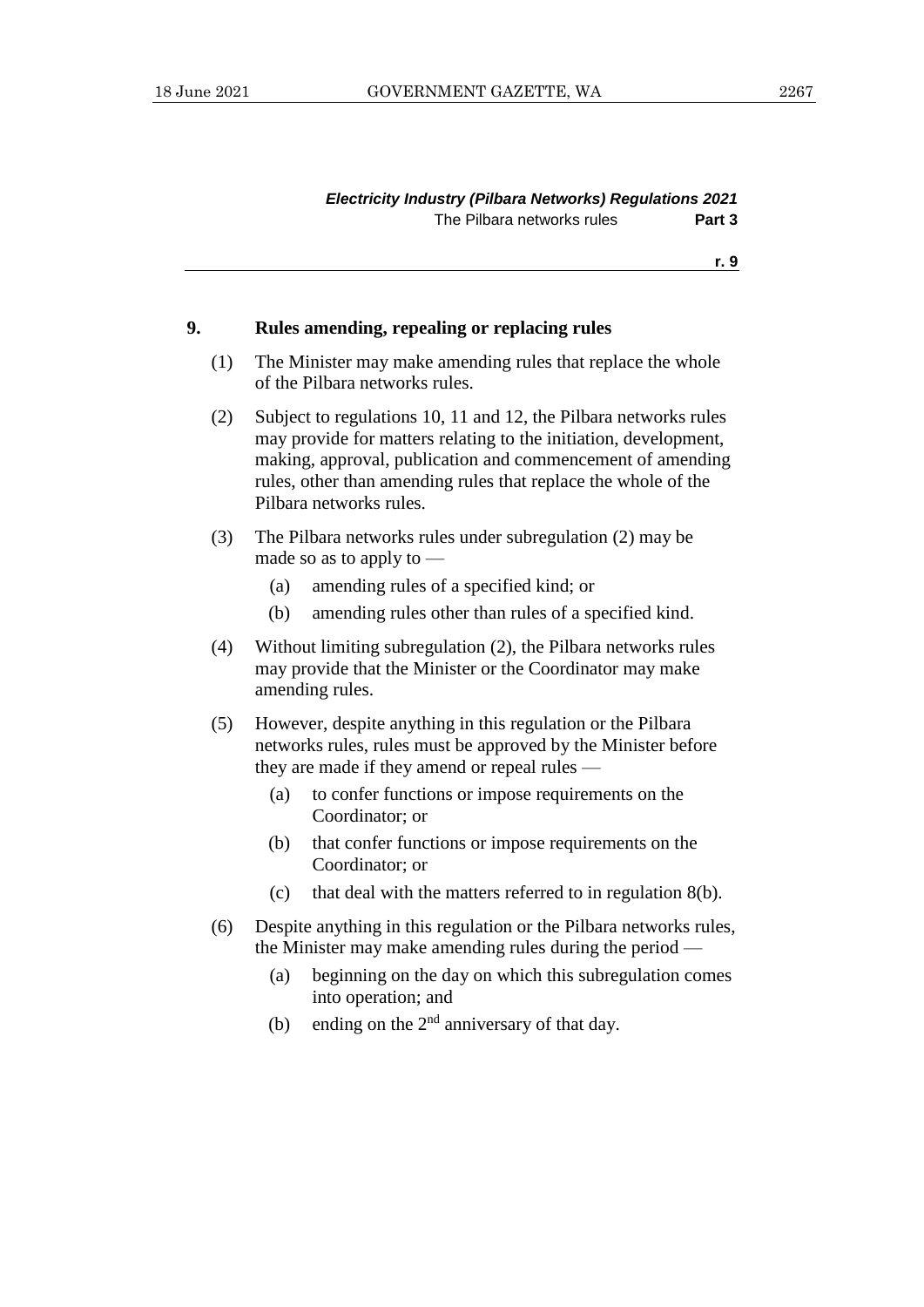#### *Electricity Industry (Pilbara Networks) Regulations 2021* **Part 3** The Pilbara networks rules

**r. 10**

#### **10. Gazettal and notification of rules and amending rules made by Minister**

- (1) The initial Pilbara networks rules and any amending rules made by the Minister must be —
	- (a) notified in the *Gazette*; and
	- (b) published on a website maintained by the Coordinator.
- (2) The notification must include notice of  $-$ 
	- (a) the making of the rules; and
	- (b) where the rules are published (including details of the website on which the rules are published).

#### **11. Tabling of rules and amending rules made by Minister**

The initial Pilbara networks rules and amending rules made by the Minister must be laid before each House of Parliament within 10 sitting days of that House next following their notification in the *Gazette*.

#### **12. Commencement of rules and amending rules**

- (1) Subject to subregulation (2), the initial Pilbara networks rules and any amending rules commence at a time fixed —
	- (a) by the initial Pilbara networks rules or amending rules; or
	- (b) in a manner provided for by the Pilbara networks rules.
- (2) The initial Pilbara networks rules and any amending rules made by the Minister cannot commence before the rules are notified under regulation 10.
- (3) Different commencement times may be fixed under subregulation (1)(a) for different provisions of the initial Pilbara networks rules or amending rules.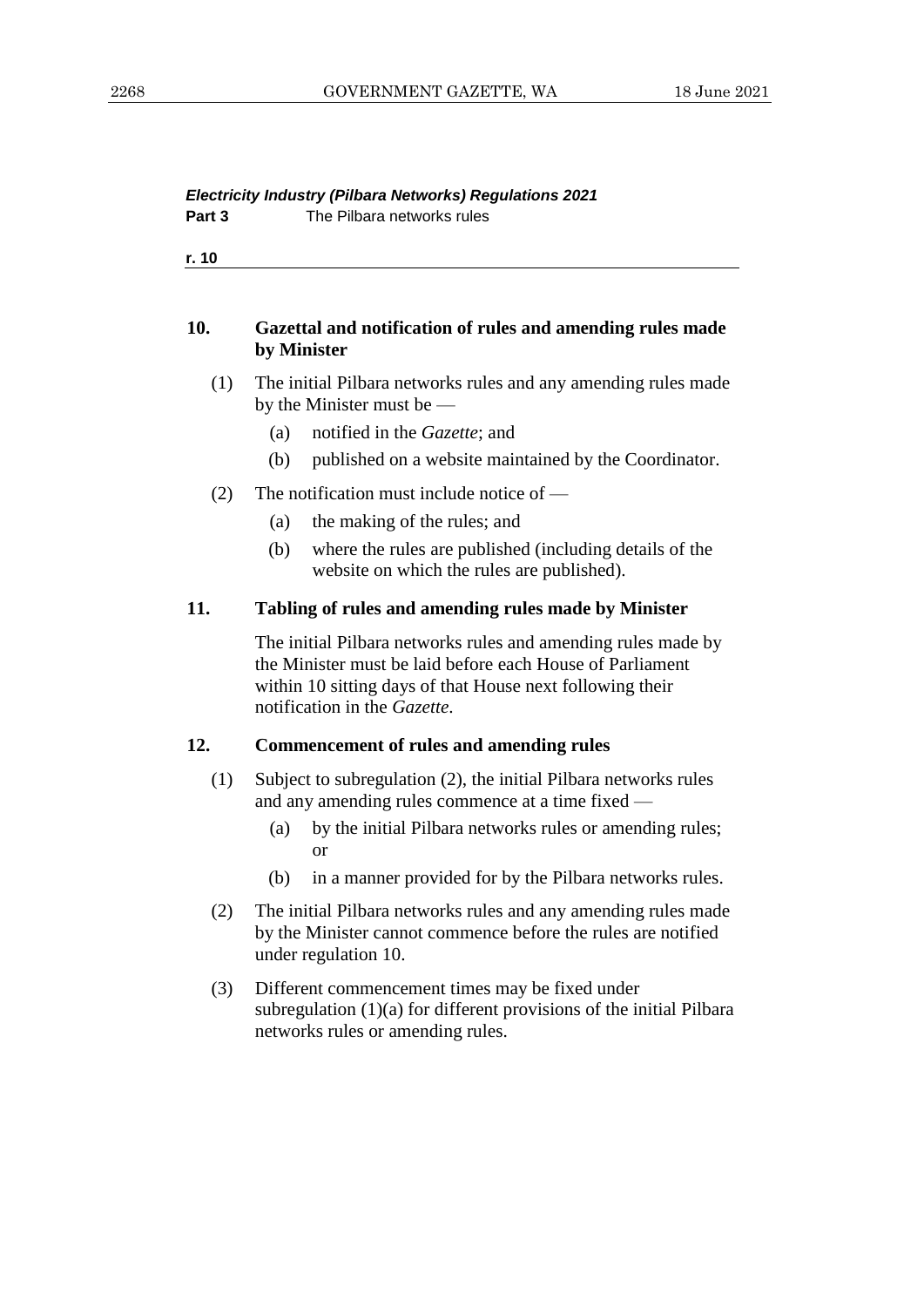| Electricity Industry (Pilbara Networks) Regulations 2021 |        |
|----------------------------------------------------------|--------|
| The Pilbara networks rules                               | Part 3 |

**r. 13**

(4) Different commencement times may be fixed under subregulation (1)(b) for different provisions of the initial Pilbara networks rules or amending rules unless those rules provide otherwise.

## **13. Coordinator to publish rules on website**

The Coordinator must make a copy of the Pilbara networks rules as in force from time to time available on a website maintained by the Coordinator.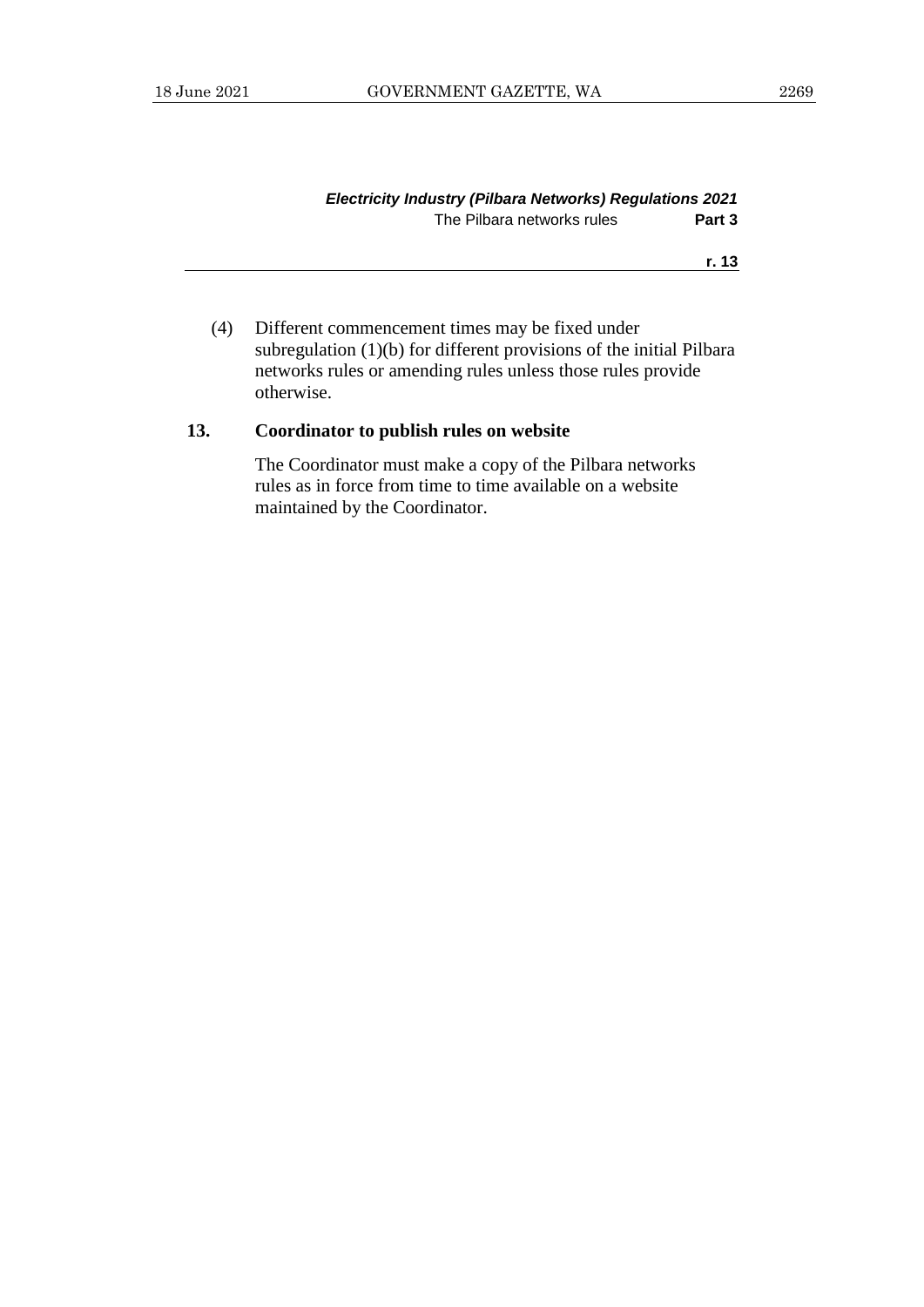#### *Electricity Industry (Pilbara Networks) Regulations 2021* **Part 4** Pilbara ISO

**r. 14**

## **Part 4 — Pilbara ISO**

#### **14. Pilbara ISOCo Limited is Pilbara ISO (Act s. 120W)**

For the purposes of section 120W(2) of the Act, Pilbara ISOCo Limited ACN 650 785 783 is the Pilbara ISO.

#### **15. Reporting and publishing information (Act s. 120X)**

- (1) For the purposes of section  $120X(g)(i)$  of the Act, the Pilbara ISO must report in writing to the Minister or Authority in relation to Pilbara networks that are not covered Pilbara networks or part of an interconnected Pilbara system —
	- (a) if the Coordinator requests that the Pilbara ISO report to them; and
	- (b) at other times if the Pilbara ISO considers it appropriate to do so.
- (2) For the purposes of section  $120X(g)(ii)$  of the Act, the Pilbara ISO must prepare and publish information in relation to Pilbara networks that are not covered Pilbara networks or part of an interconnected Pilbara system in accordance with the Pilbara networks rules.

#### **16. Rules may provide for matters relating to Pilbara ISO (Act s. 120X)**

For the purposes of section 120X of the Act, the Pilbara networks rules may provide for the matters set out in section  $120X(a)$  to (g) of the Act.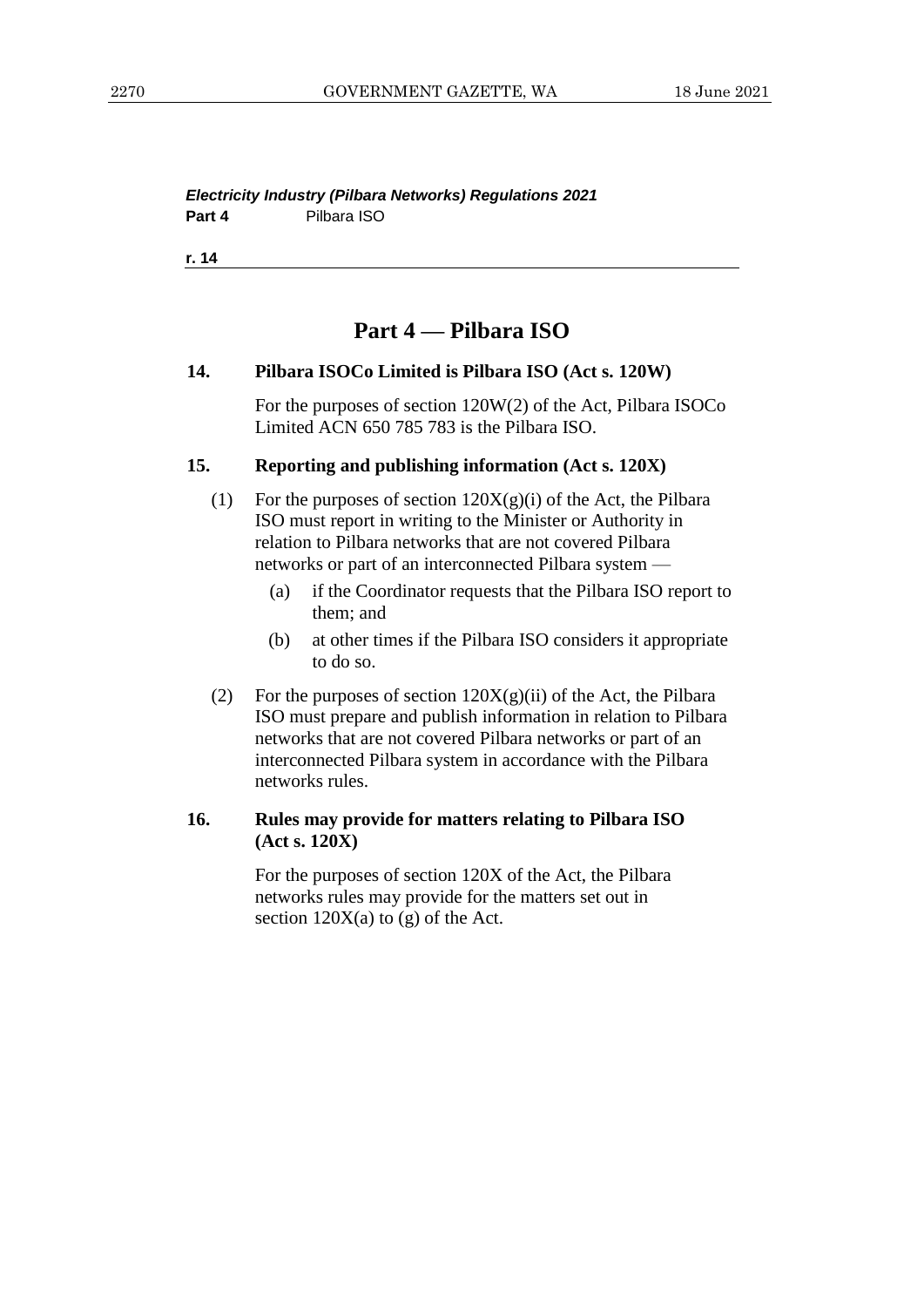**r. 17**

# **Part 5 — Costs**

#### **17. Allocation of costs for functions under rules (Act s. 120N)**

 $(1)$  In this regulation —

*empowered person* means any of the following persons who has functions under the Pilbara networks rules —

- (a) the Authority;
- (b) the Coordinator;
- (c) the Pilbara ISO.
- (2) An empowered person must
	- (a) implement accounting arrangements to identify the empowered person's costs in performing the functions conferred on the empowered person under the Pilbara networks rules; and
	- (b) submit costs so identified for approval in accordance with the Pilbara networks rules.
- (3) The Pilbara ISO must allocate between Pilbara networks participants in accordance with the Pilbara networks rules costs identified under subregulation (2)(a) and approved in accordance with the Pilbara networks rules.
- (4) Costs allocated under subregulation (3) are to be recovered by way of fees to be paid by Pilbara networks participants in accordance with the Pilbara networks rules.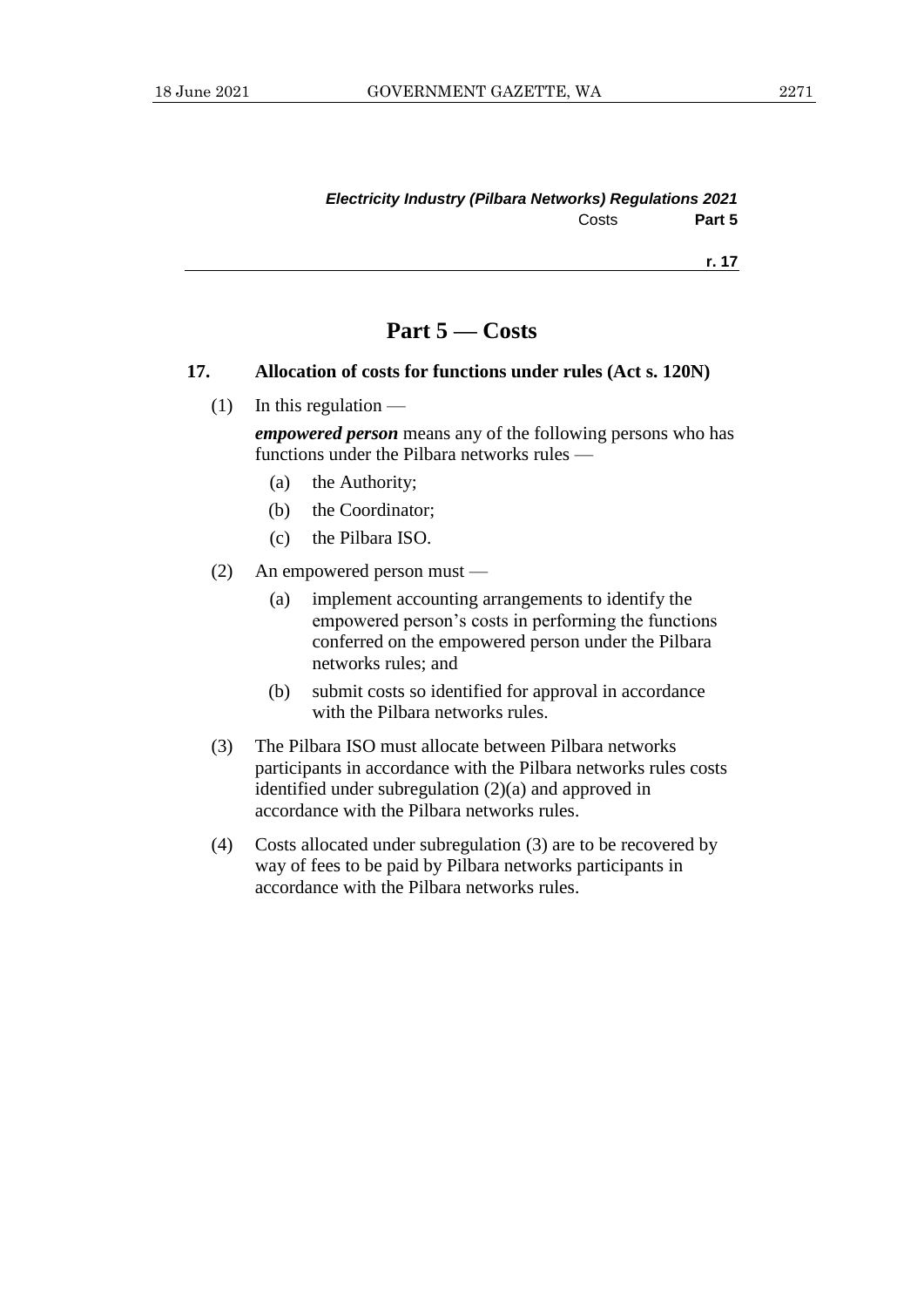*Electricity Industry (Pilbara Networks) Regulations 2021*

**Part 6** Engaging in particular activities prohibited unless registered

**r. 18**

# **Part 6 — Engaging in particular activities prohibited unless registered**

#### **18. Activities for which person to be registered under rules (Act s. 120O)**

 $(1)$  In this regulation —

*large consumer works* means any wires, apparatus, equipment, plant or buildings that are —

- (a) used, or to be used, for, or in connection with, or to control, the consumption of electricity; and
- (b) connected to a high-voltage connection.
- (2) For the purposes of section 120O(1) of the Act, the following are specified activities —
	- (a) operating a North West Interconnected System Network;
	- (b) operating generating works that are connected to a North West Interconnected System Network;
	- (c) operating storage works that are connected to a North West Interconnected System Network;
	- (d) operating large consumer works that are connected to a North West Interconnected System Network.

#### **19. Persons not to engage in activity unless registered under rules (Act s. 120O)**

On and after 1 October 2021, a person must not engage in an activity specified in regulation 18(2) unless the person is —

- (a) registered in relation to the activity in accordance with the Pilbara networks rules; or
- (b) the subject of a derogation under the Pilbara networks rules, or otherwise exempt under the Pilbara networks rules, from the requirement to be registered in relation to the activity in accordance with the Pilbara networks rules.

Penalty: a fine of \$1 000.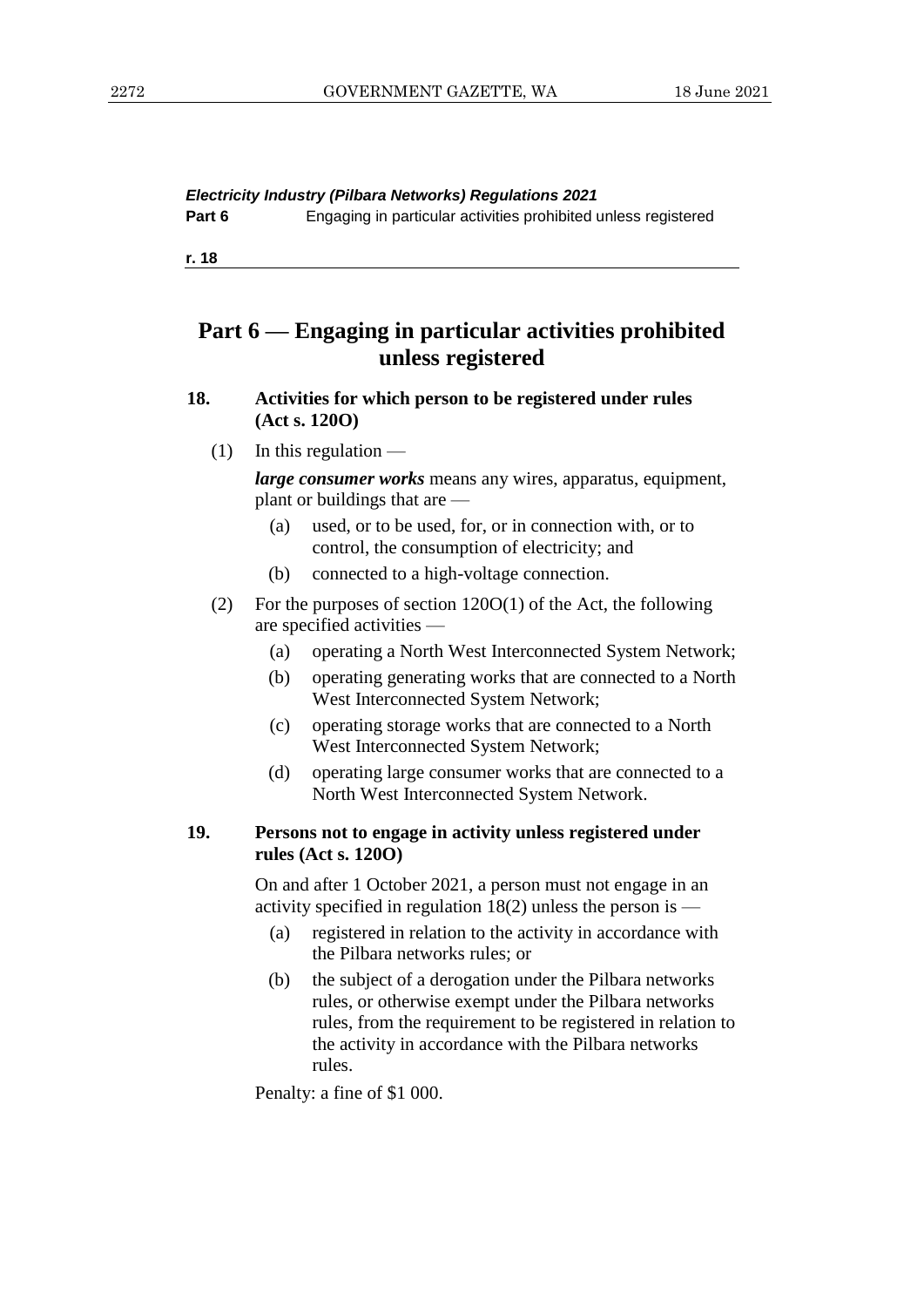| <b>Electricity Industry (Pilbara Networks) Regulations 2021</b> |                                                         |
|-----------------------------------------------------------------|---------------------------------------------------------|
| Part 7<br>Division 9 of Act                                     | Immunities and civil monetary liabilities under Part 8A |
| <b>Division 1</b><br>Preliminary                                |                                                         |
| r. 20                                                           |                                                         |

# **Part 7 — Immunities and civil monetary liabilities under Part 8A Division 9 of Act**

#### **Division 1 — Preliminary**

#### **20. Terms used**

In this Part —

*high-voltage contract* means a contract for —

- (a) the transfer of electricity to or from a Pilbara network at a high-voltage connection; or
- (b) services in the Pilbara region that are provided by means of, or that relate to, a high-voltage connection;

*immunity* means an immunity granted under section 120ZB of the Act;

*personal injury* includes —

- (a) death; and
- (b) pre-natal injury; and
- (c) impairment of a person's physical or mental condition; and
- (d) disease;

*related body corporate* has the meaning given in the *Corporations Act 2001* (Commonwealth) section 9;

*sophisticated party* means an entity that —

- (a) is a party to, or has ever been a party to, a high-voltage contract; or
- (b) is a related body corporate of a body corporate that is a party to, or has ever been a party to, a high-voltage contract;

*system management function* means a function conferred under the Pilbara networks rules of ensuring that a North West Interconnected System Network is operated in a secure and reliable manner.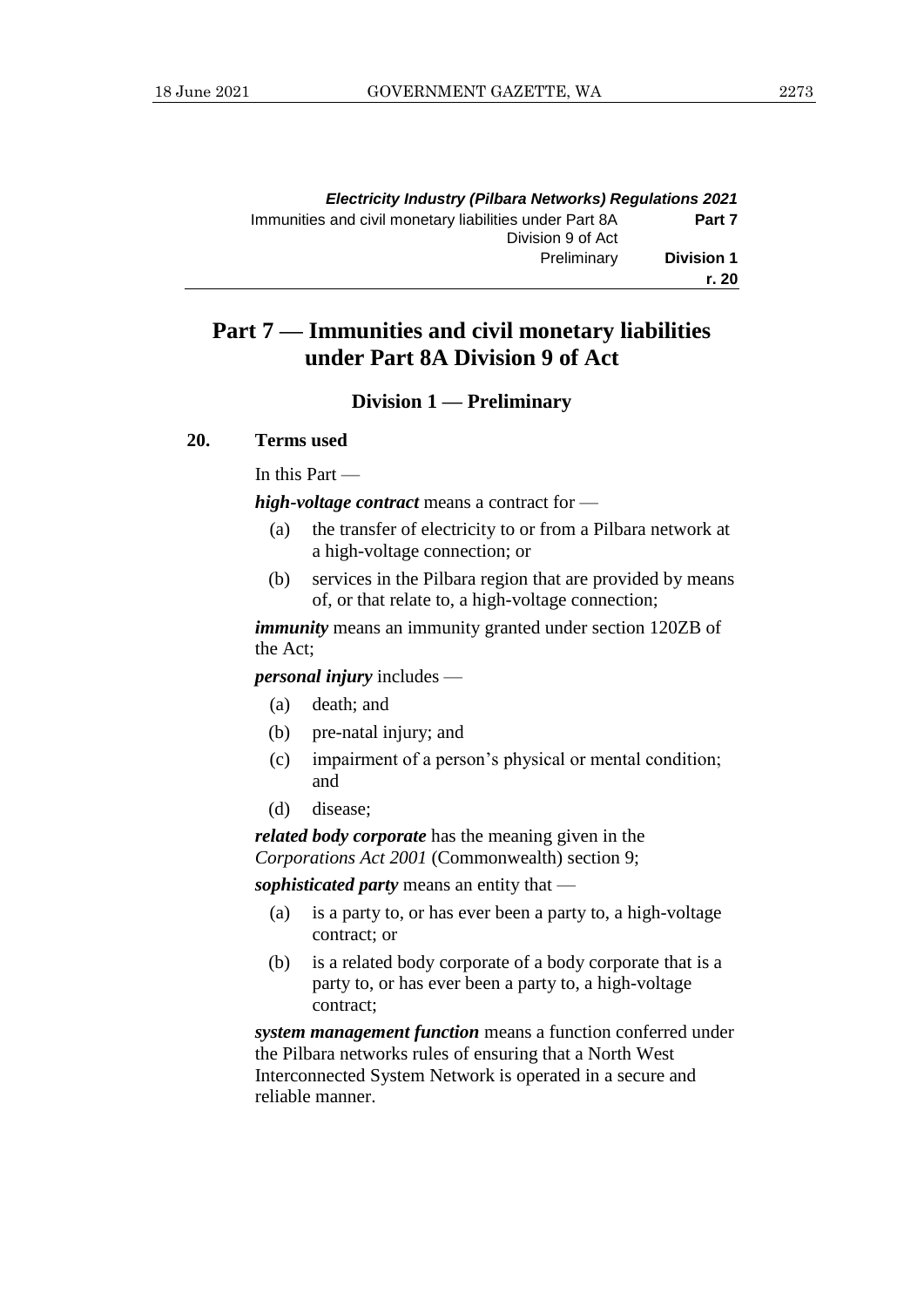|                            | <b>Electricity Industry (Pilbara Networks) Regulations 2021</b>              |
|----------------------------|------------------------------------------------------------------------------|
| Part 7                     | Immunities and civil monetary liabilities under Part 8A<br>Division 9 of Act |
| <b>Division 2</b><br>r. 21 | Limitation of immunities                                                     |
|                            |                                                                              |

#### **Division 2 — Limitation of immunities**

#### **21. Application of Division**

This Division applies to an entity that is granted an immunity other than —

- (a) the Pilbara ISO; or
- (b) an officer or employee of an entity.

#### **22. Immunities limited to civil monetary liabilities not related to personal injury (Act s. 120ZC)**

- (1) This regulation applies to an entity to which this Division applies other than the following —
	- (a) the Authority;
	- (b) the Board;
	- (c) the Coordinator;
	- (d) the Minister;
	- (e) the Minister to whom the administration of the *Electricity Corporations Act 2005* is committed.
- (2) For the purposes of section 120ZC(b) of the Act, an immunity granted to the entity is limited to civil monetary liabilities that are not a liability to an individual, or to the estate of a deceased individual, arising from personal injury to that individual.

#### **23. Immunities limited to civil monetary liabilities not related to paying amounts under rules (Act s. 120ZC)**

 $(1)$  In this regulation —

*payment obligation* means an obligation that —

(a) is an obligation of an entity (the *payer*) to which this Division applies to pay an amount to another entity; and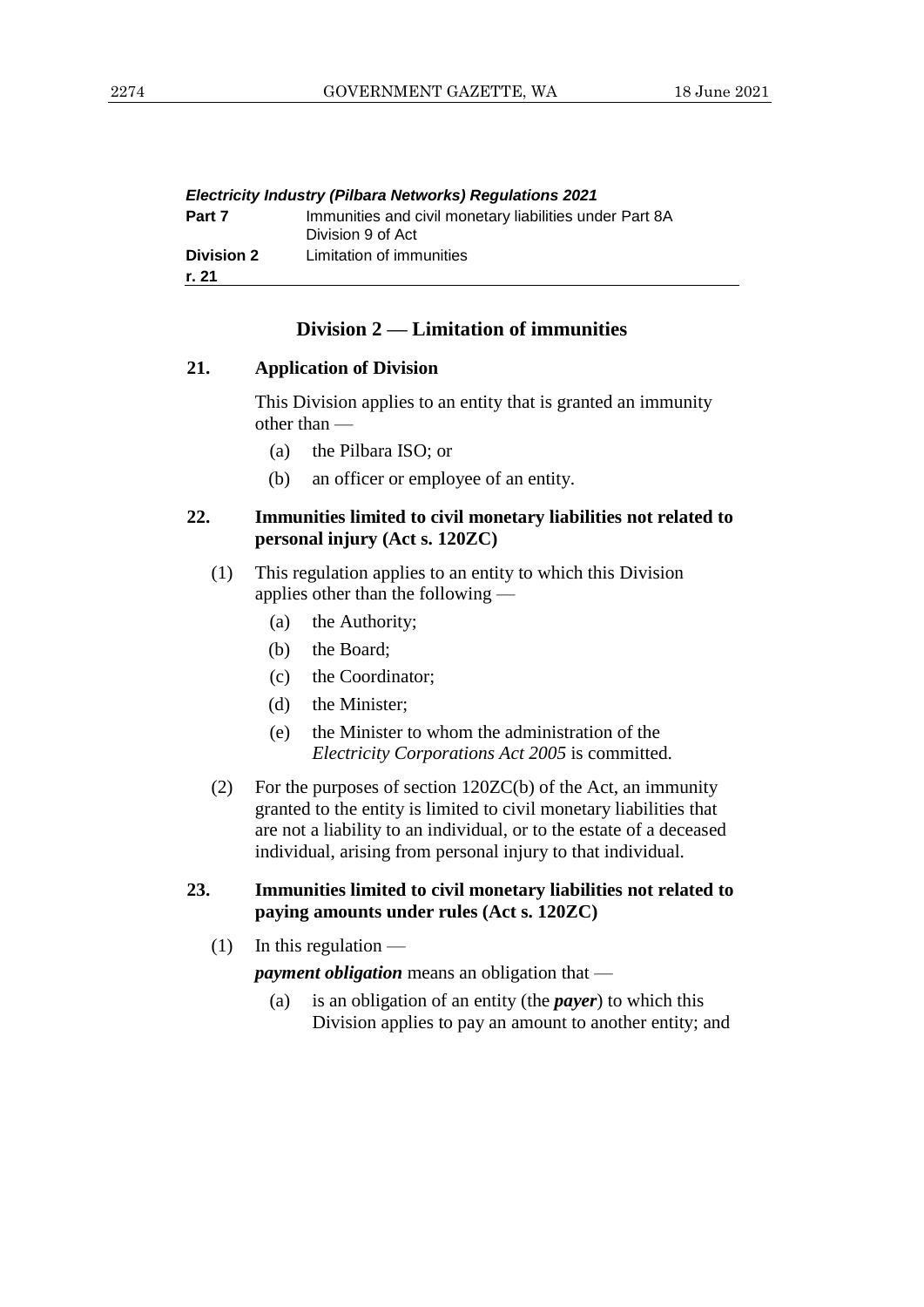|                            | <b>Electricity Industry (Pilbara Networks) Regulations 2021</b>              |
|----------------------------|------------------------------------------------------------------------------|
| Part 7                     | Immunities and civil monetary liabilities under Part 8A<br>Division 9 of Act |
| <b>Division 2</b><br>r. 24 | Limitation of immunities                                                     |

- (b) arises under a note given to the payer under the Pilbara networks rules by the Pilbara ISO or a delegate of the Pilbara ISO; and
- (c) is enforceable as a debt;

*under* includes by, in accordance with, pursuant to and by virtue of.

- (2) For the purposes of section 120ZC(b) of the Act but subject to regulation 24, an immunity granted to an entity to which this Division applies is limited to civil monetary liabilities that are not a liability to pay an amount that is —
	- (a) an amount that is the subject of a payment obligation of the entity; or
	- (b) any other amount the entity is obliged to pay to another entity in accordance with —
		- (i) the Pilbara networks rules; or
		- (ii) a contract or instrument made under the Pilbara networks rules;
		- or
	- (c) an amount that arises from the recovery of an amount referred to in paragraph (a) or (b), including interest and any costs of recovering the amount.

#### **24. Immunities limited to extent set out in contract (Act s. 120ZC)**

- (1) This regulation applies to an entity (the *relevant entity*) that
	- (a) is an entity to which this Division applies; and
	- (b) is a party to a contract (the *relevant contract*) all the parties to which are sophisticated parties; and
	- (c) agrees in the relevant contract that an immunity granted to the relevant entity is limited to the extent set out in the relevant contract.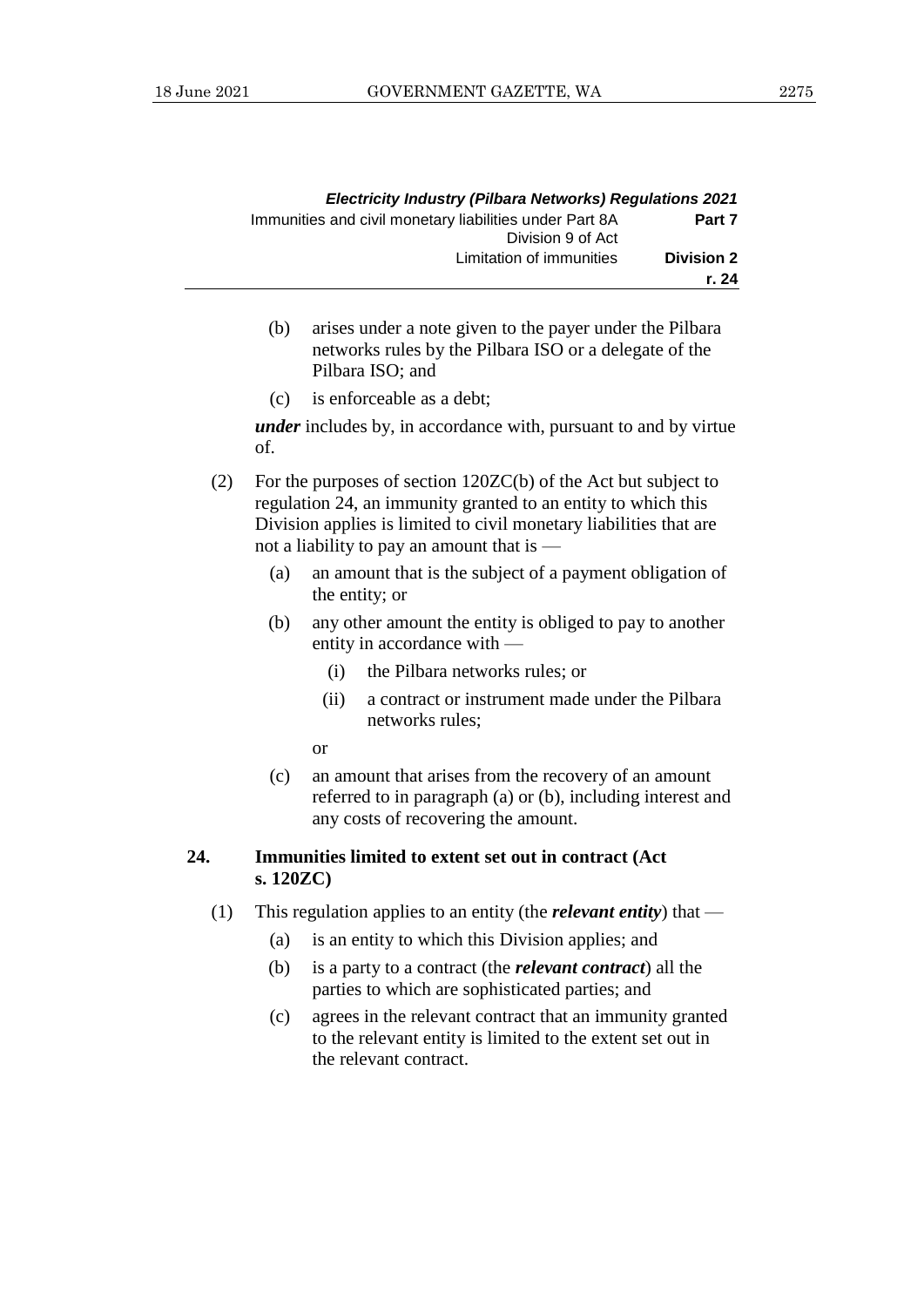|                            | <b>Electricity Industry (Pilbara Networks) Regulations 2021</b>              |
|----------------------------|------------------------------------------------------------------------------|
| Part 7                     | Immunities and civil monetary liabilities under Part 8A<br>Division 9 of Act |
| <b>Division 3</b><br>r. 25 | Exemptions from section 120ZD(1)(a) of Act                                   |

- (2) For the purposes of section 120ZC(b) of the Act, the immunity granted to the relevant entity is, as between the parties to the relevant contract, limited to the extent set out in the relevant contract.
- (3) For the purposes of subregulation  $(2)$ 
	- (a) the relevant contract cannot, as between the parties, affect —
		- (i) the operation of the immunity granted to the relevant entity in relation to an act or omission done or made in the performance, or purported performance, of a system management function conferred on the entity; or
		- (ii) the operation of regulation 22;

but

(b) without limiting subregulation (2), the relevant contract may, as between the parties, affect the operation of regulation 23.

#### **Division 3 — Exemptions from section 120ZD(1)(a) of Act**

#### **25. Participants generally exempt from s. 120ZD(1)(a) of Act**

For the purposes of section 120ZD(2) of the Act, the following participants are exempt from the operation of section  $120ZD(1)(a)$  of the Act —

- (a) the Authority;
- (b) the Board;
- (c) the Coordinator;
- (d) the Minister;
- (e) the Minister to whom the administration of the *Electricity Corporations Act 2005* is committed.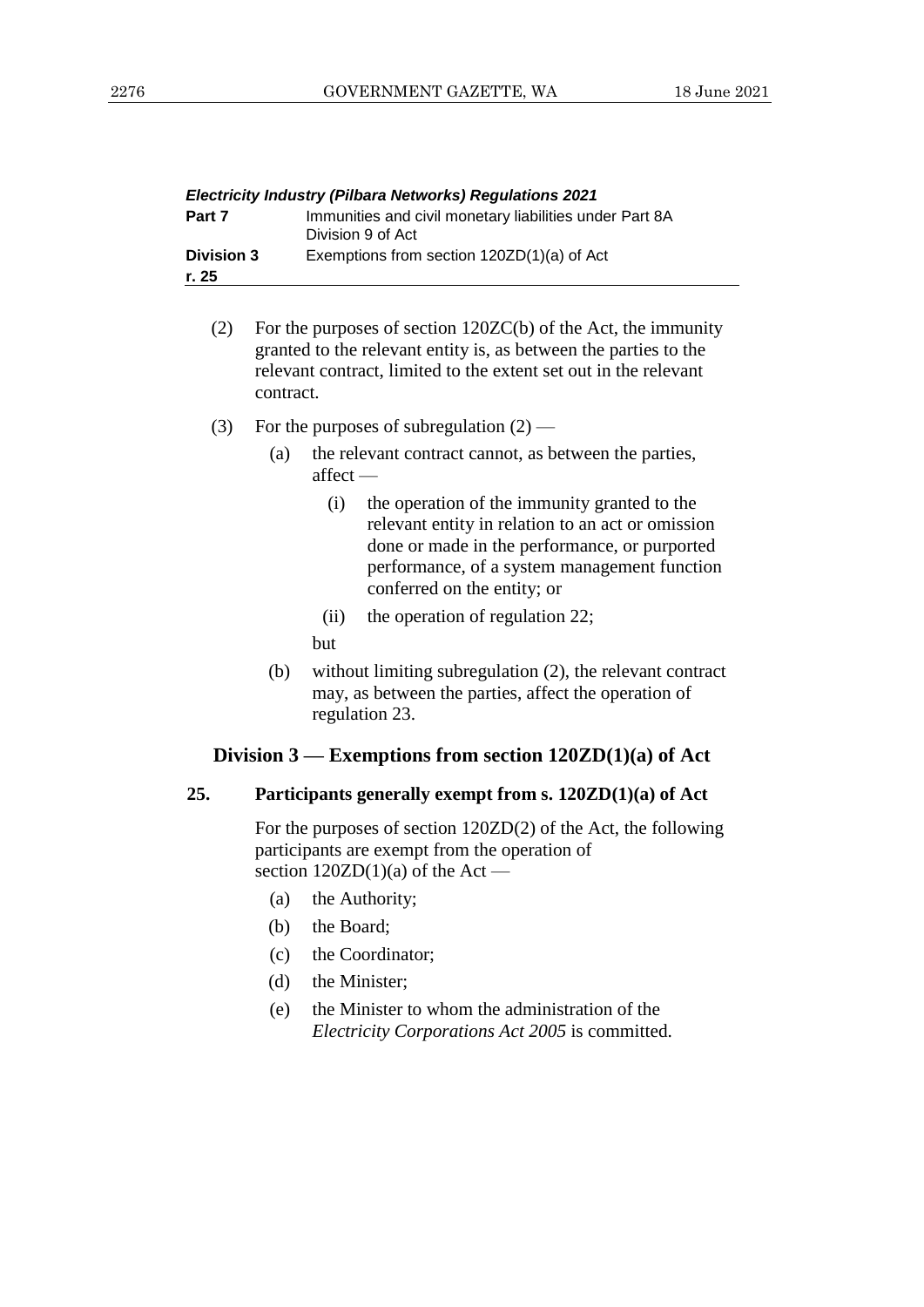|                            | <b>Electricity Industry (Pilbara Networks) Regulations 2021</b>              |
|----------------------------|------------------------------------------------------------------------------|
| Part 7                     | Immunities and civil monetary liabilities under Part 8A<br>Division 9 of Act |
| <b>Division 4</b><br>r. 26 | Prescribed maximum amounts of civil monetary liability                       |

## **26. Participants exempt from s. 120ZD(1)(a) of Act in relation to acts or omissions of delegates, subdelegates or their officers or employees**

- (1) This regulation applies if
	- (a) a participant delegates the performance of a function; and
	- (b) the delegate is not an officer or employee of the participant.
- (2) For the purposes of section 120ZD(2) of the Act, the participant is exempt from the operation of section 120ZD(1)(a) of the Act in relation to a civil monetary liability for an act or omission of any of the following in the performance, or purported performance, of the function —
	- (a) the participant's delegate;
	- (b) a delegate of the participant's delegate;
	- (c) an officer or employee of a person mentioned in paragraph (a) or (b).
- (3) Subregulation (2) does not affect the operation of section  $120ZD(1)(a)$  of the Act in relation to a civil monetary liability for the participant's own act or omission.

## **Division 4 — Prescribed maximum amounts of civil monetary liability**

#### **27. Purpose and application of Division**

(1) For the purposes of section  $120ZD(1)(b)$  of the Act, this Division prescribes the maximum amounts for civil monetary liabilities for acts or omissions to which an immunity does not apply under section  $120ZD(1)(a)$  of the Act.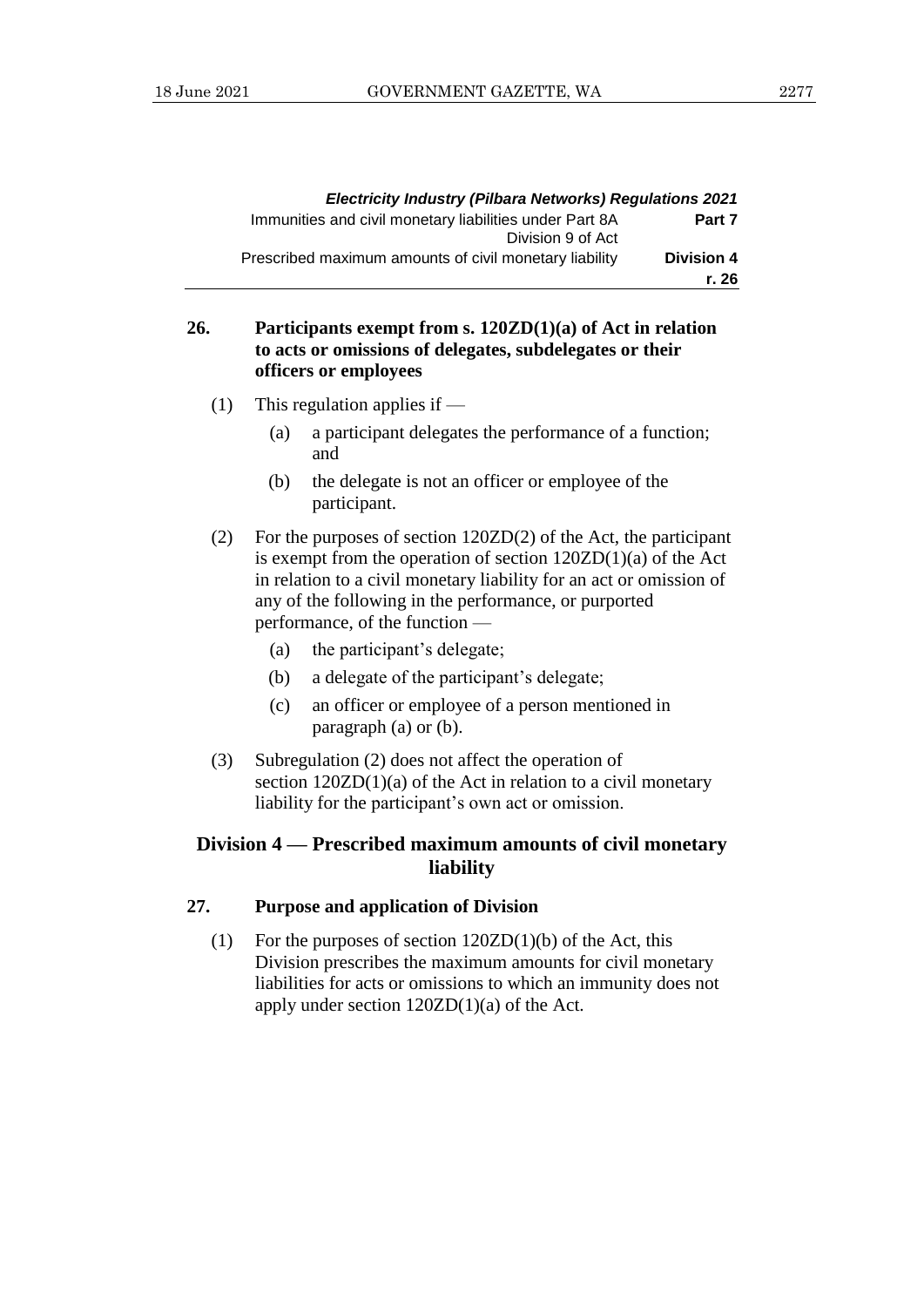|                            | <b>Electricity Industry (Pilbara Networks) Regulations 2021</b>              |
|----------------------------|------------------------------------------------------------------------------|
| Part 7                     | Immunities and civil monetary liabilities under Part 8A<br>Division 9 of Act |
| <b>Division 4</b><br>r. 28 | Prescribed maximum amounts of civil monetary liability                       |
|                            |                                                                              |

(2) This Division does not apply to —

- (a) a civil monetary liability of a participant exempted from the operation of section  $120ZD(1)(a)$  of the Act by regulation 25; or
- (b) a civil monetary liability of an entity
	- (i) in relation to which an immunity granted to the entity does not apply under Division 2; or
	- (ii) in relation to which the entity is exempt from the operation of section 120ZD(1)(a) of the Act by regulation 26.

#### **28. Terms used**

In this Division —

*act or omission* means an act or omission to which an immunity does not apply under section 120ZD(1)(a) of the Act;

*initial cap period* means the period of 6 months beginning on the day after the expiration of the period of —

- (a) in a case where it is the immunity granted under section 120ZB(3) of the Act that does not apply under section  $120ZD(1)(a)$  of the Act — 2 months from the day on which the initial Pilbara networks rules are notified under regulation 10; and
- (b) otherwise  $-12$  months from the day on which the initial Pilbara networks rules are notified under regulation 10.

#### **29. Maximum civil monetary liability during initial cap period (Act s. 120ZD)**

(1) This regulation applies in relation to an act or omission done or made during the initial cap period.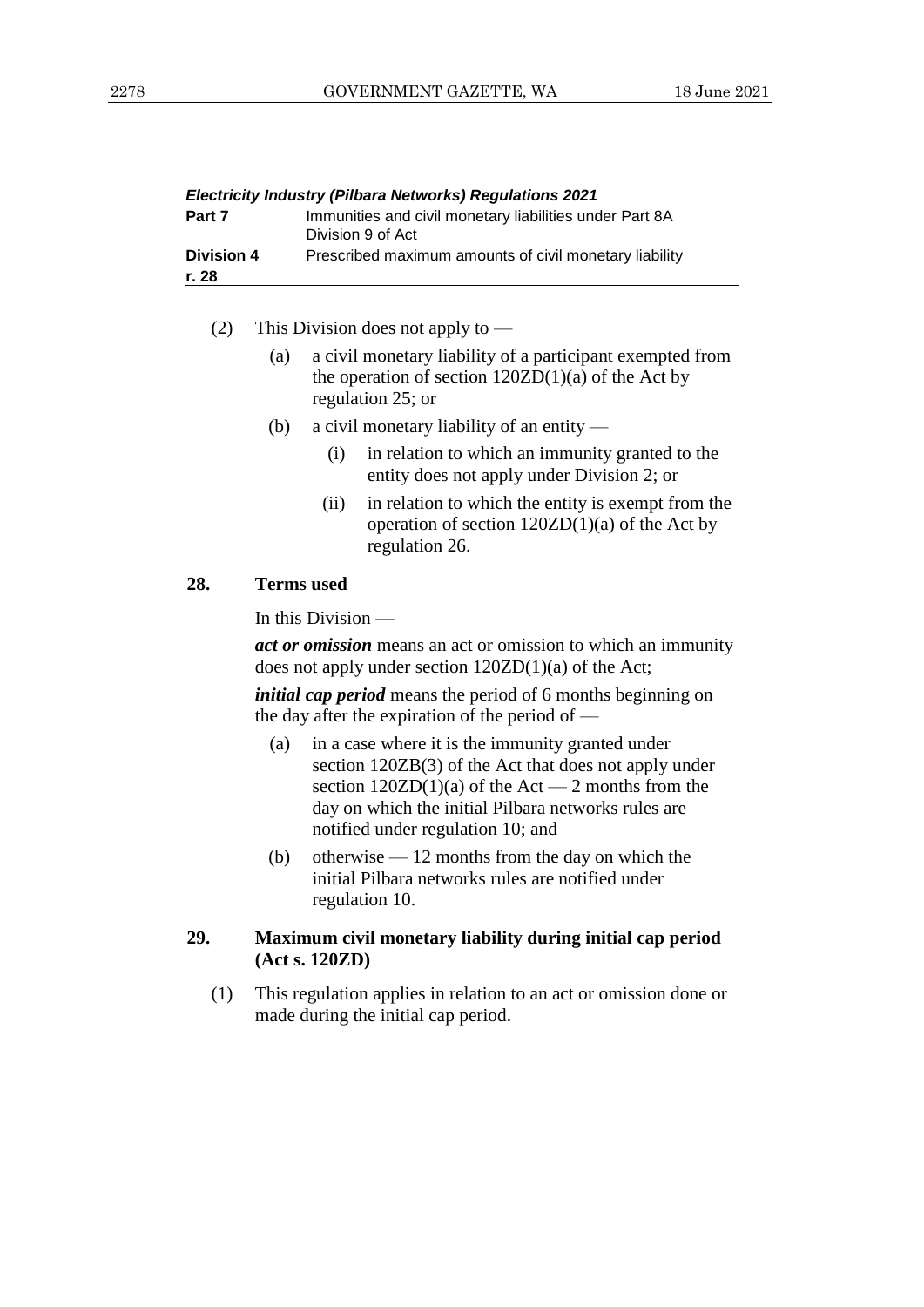|                            | <b>Electricity Industry (Pilbara Networks) Regulations 2021</b>              |
|----------------------------|------------------------------------------------------------------------------|
| Part 7                     | Immunities and civil monetary liabilities under Part 8A<br>Division 9 of Act |
| <b>Division 4</b><br>r. 30 | Prescribed maximum amounts of civil monetary liability                       |

- (2) References in this regulation to a civil monetary liability do not include a civil monetary liability —
	- (a) to an individual, or to the estate of a deceased individual, arising from personal injury to that individual; or
	- (b) that arises between related bodies corporate; or
	- (c) incurred by an officer or employee of an entity.
- (3) The maximum amount of civil monetary liability of an entity (the *relevant entity*) to another entity for an act or omission (the *relevant act or omission*) is \$10 000.

#### $(4)$  However —

- (a) the total amount of civil monetary liabilities of the relevant entity and its related bodies corporate (if any) for all acts or omissions done or made during the initial cap period is capped at \$100 000 (the *cap*); and
- (b) accordingly, if and to the extent necessary, the maximum amount of civil monetary liability of the relevant entity for the relevant act or omission is reduced from \$10 000 so that the cap is not exceeded.

#### **30. Maximum civil monetary liability generally (Act s. 120ZD)**

- (1) This regulation does not apply in relation to an act or omission done or made during the initial cap period.
- (2) References in this regulation to a civil monetary liability do not include a civil monetary liability —
	- (a) to an individual, or to the estate of a deceased individual, arising from personal injury to that individual; or
	- (b) that arises between related bodies corporate; or
	- (c) incurred by an officer or employee of an entity.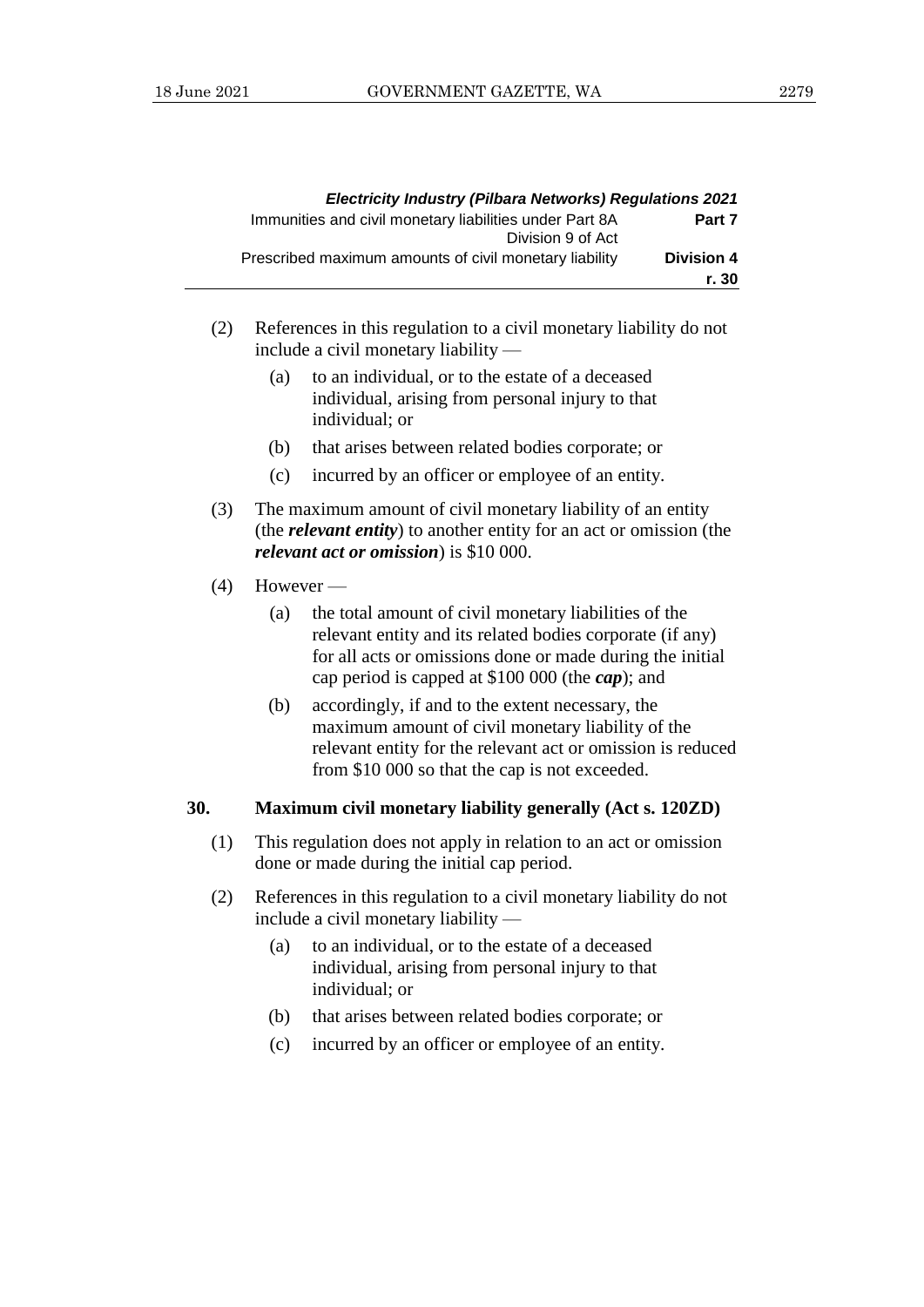|                     | <b>Electricity Industry (Pilbara Networks) Regulations 2021</b>              |
|---------------------|------------------------------------------------------------------------------|
| Part 7              | Immunities and civil monetary liabilities under Part 8A<br>Division 9 of Act |
| Division 4<br>r. 31 | Prescribed maximum amounts of civil monetary liability                       |
|                     |                                                                              |

- (3) The maximum amount of civil monetary liability of an entity (the *relevant entity*) to another entity for an act or omission (the *relevant act or omission*) is \$100 000.
- $(4)$  However
	- (a) the total amount of civil monetary liabilities of the relevant entity and its related bodies corporate (if any) for all acts or omissions done or made during the period of 12 months ending on the day on which the relevant act or omission is done or made is capped at \$10 000 000 (the *cap*); and
	- (b) accordingly, if and to the extent necessary, the maximum amount of civil monetary liability of the relevant entity for the relevant act or omission is reduced from \$100 000 so that the cap is not exceeded.

#### **31. Maximum civil monetary liability for officers and employees of entities (Act s. 120ZD)**

The maximum amount of civil monetary liability of an officer or employee of an entity to another entity for an act or omission is \$1.

Note for this regulation:

See section 120ZE of the Act in relation to the liability of an officer of an entity (other than an entity that is an individual) to that entity.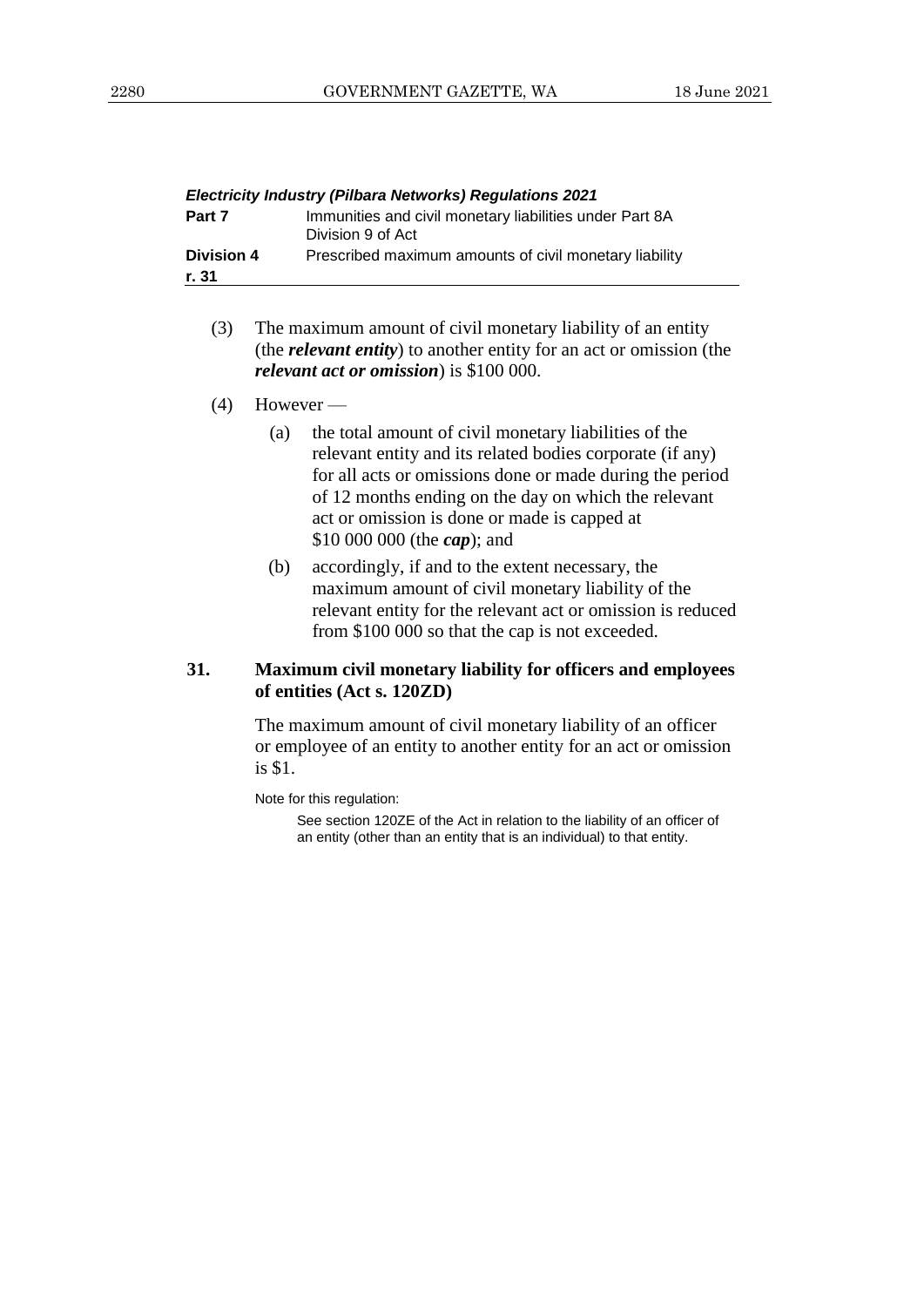#### *Electricity Industry (Pilbara Networks) Regulations 2021* Miscellaneous **Part 8**

**r. 32**

# **Part 8 — Miscellaneous**

#### **32. Minister may determine treatment of pre-commencement matters in rules and Access Code (Act s. 120D and 120O)**

For the purposes of sections 120D(5) and 120O(5) of the Act, the Minister may determine by order published in the *Gazette* how any matter or thing in progress —

- (a) immediately before the commencement of the Pilbara Networks Access Code is to be treated, after that commencement, for the purposes of the provisions of the Pilbara Networks Access Code; or
- (b) immediately before the commencement of the Pilbara networks rules is to be treated, after that commencement, for the purposes of the provisions of the Pilbara networks rules.

#### **33. Authority to maintain website to publish information**

The Authority must maintain a website for the purposes of publishing and releasing information to Pilbara networks participants that relates to its functions under these regulations or the Pilbara networks rules.

#### **34. Prosecution of offences**

 $(1)$  In this regulation —

*Pilbara offence* means an offence against these regulations or Part 8A of the Act.

- (2) It is a function of the Authority to  $-$ 
	- (a) commence a prosecution for a Pilbara offence; and
	- (b) authorise a person to commence a prosecution for a Pilbara offence.
- (3) A person authorised under subregulation (2)(b) may commence a prosecution for a Pilbara offence.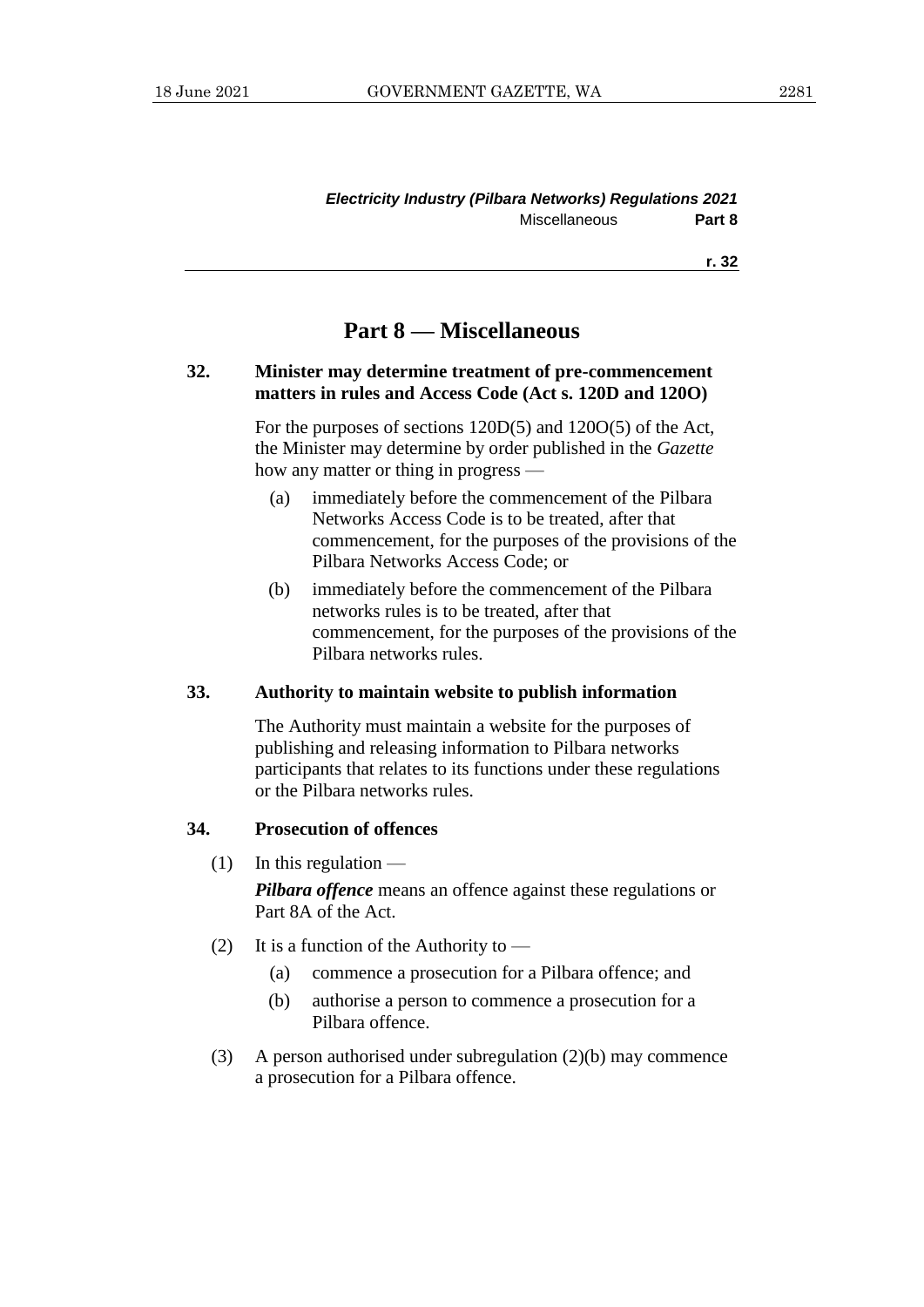*Electricity Industry (Pilbara Networks) Regulations 2021* **Part 9** Electricity Industry (Arbitrator and Board Funding) Regulations 2009 amended

**r. 35**

# **Part 9 —** *Electricity Industry (Arbitrator and Board Funding) Regulations 2009* **amended**

#### **35. Regulations amended**

This Part amends the *Electricity Industry (Arbitrator and Board Funding) Regulations 2009*.

#### **36. Regulation 3 amended**

(1) In regulation 3(1) insert in alphabetical order:

*Pilbara matter* means a matter arising under the Act in relation to a Pilbara network;

- (2) In regulation 3(1) in the definition of *core function costs*:
	- (a) in paragraph (b) delete "regulation 6;" and insert:

regulation 6; and

- (b) after paragraph (b) insert:
	- (c) are not incurred in relation to hearing and determining a Pilbara matter;

#### **37. Regulation 6 amended**

Before regulation 6(1) insert:

(1A) This regulation does not apply in relation to a part of a proceeding that relates to hearing and determining a Pilbara matter.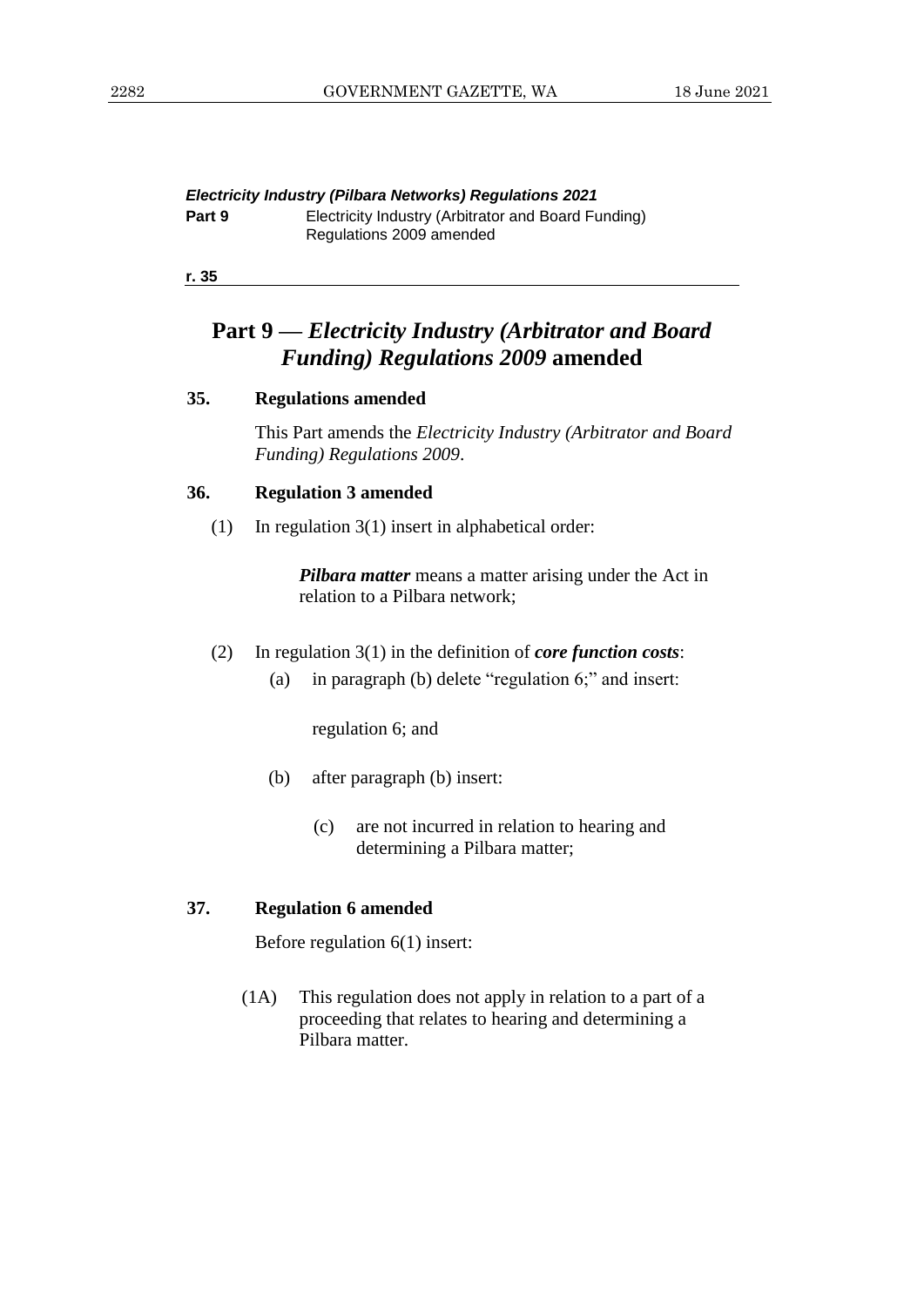#### **r. 38**

#### **38. Regulations 7A and 7B inserted**

After regulation 7 insert:

#### **7A. Costs and expenses arising from proceedings relating to Pilbara matters**

- (1) The Board may fix an amount that represents the cost and expenses of hearing and determining a Pilbara matter in a proceeding before it.
- (2) Without limiting subregulation (1), the cost and expenses referred to in that subregulation include —
	- (a) the costs of constituting the Board for the purposes of hearing and determining the Pilbara matter in the course of the proceedings, including the payment of any remuneration and allowances payable under the *Energy Arbitration and Review Act 1998* section 55 to the members of the Board; and
	- (b) any cost and expenses attributable to the provision of services, facilities and support under the *Energy Arbitration and Review Act 1998* section 56(1) for the purposes of hearing and determining the Pilbara matter in the course of the proceedings.
- (3) If the Board fixes an amount under subregulation (1), the Board may —
	- (a) determine which of the parties to the proceedings relating to the Pilbara matter is liable for payment of the whole or any part of the amount; and
	- (b) fix the manner in which, and time within which, payment must be made.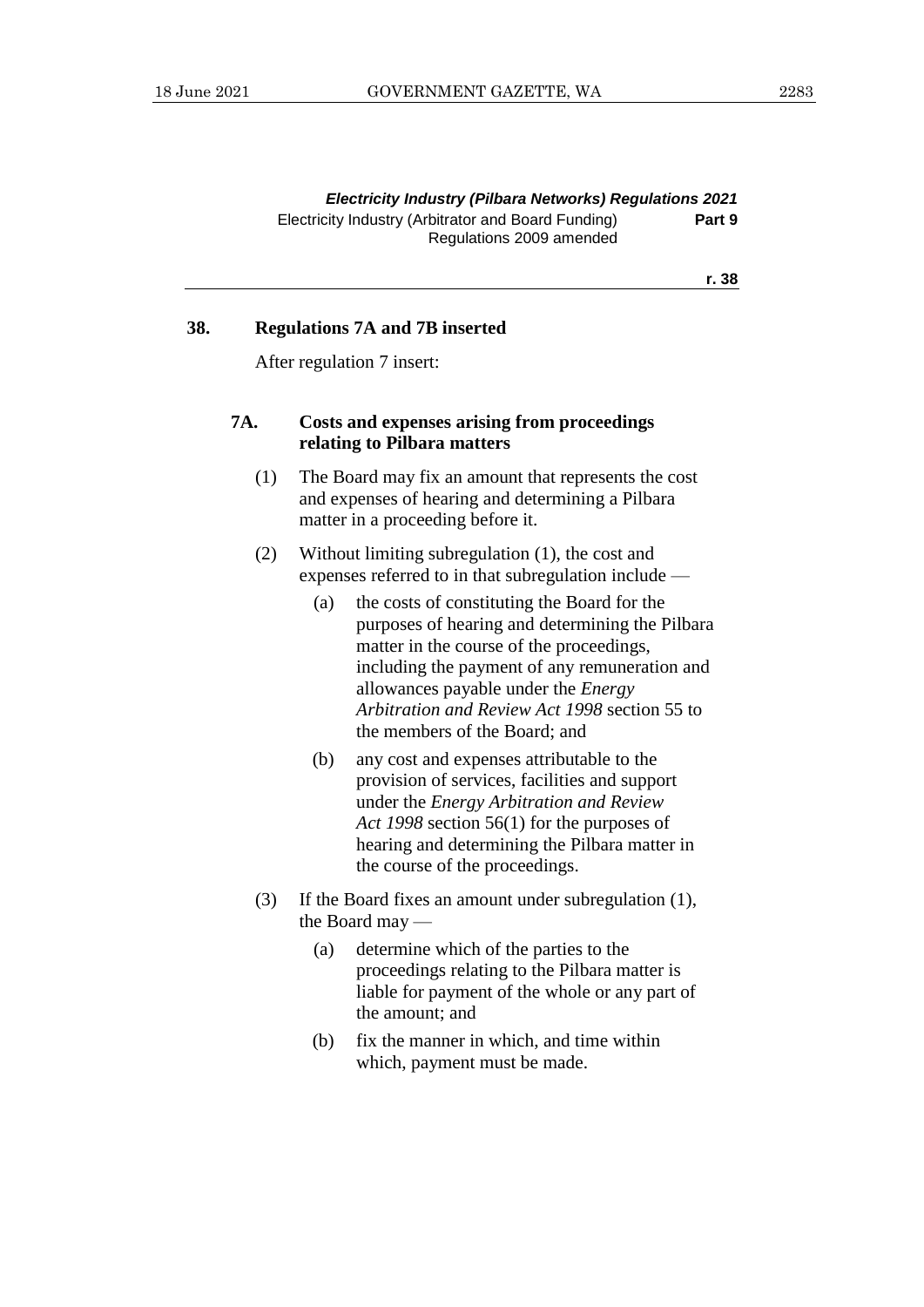| Part 9     | Electricity Industry (Arbitrator and Board Funding)<br>Regulations 2009 amended                                                                                                                                                                                                                    |
|------------|----------------------------------------------------------------------------------------------------------------------------------------------------------------------------------------------------------------------------------------------------------------------------------------------------|
| r. 38      |                                                                                                                                                                                                                                                                                                    |
| (4)        | A party that is determined to be liable for a payment<br>under subregulation (3) must make the payment to the<br>arbitrator in the manner and within the time fixed by<br>the Board.                                                                                                               |
| (5)        | If the party does not make the payment in full within<br>the time within which the payment must be made,<br>interest on the outstanding amount is payable to the<br>arbitrator at the prescribed rate calculated daily.                                                                            |
| (6)        | The arbitrator may recover any unpaid amount or<br>interest owed under this regulation in a court of<br>competent jurisdiction as a debt due to the arbitrator.                                                                                                                                    |
| <b>7B.</b> | <b>Charges for hearing and determining proceedings</b><br>relating to Pilbara matters generally                                                                                                                                                                                                    |
| (1)        | In this regulation -<br><b>Regional Power Corporation</b> means the corporation<br>established by the Electricity Corporations Act 2005<br>section $4(1)(d)$ .                                                                                                                                     |
| (2)        | The arbitrator may fix an amount that represents the<br>Board's cost and expenses in relation to the hearing<br>and determination of Pilbara matters in all proceedings<br>before it during a quarter, other than any cost and<br>expenses fixed and to be paid by a party under<br>regulation 7A. |
| (3)        | If the arbitrator fixes an amount under<br>subregulation (2), the arbitrator may issue the Regional<br>Power Corporation a notice specifying —                                                                                                                                                     |
|            | (a)<br>the amount; and                                                                                                                                                                                                                                                                             |
|            | the day on which the notice is issued; and<br>(b)                                                                                                                                                                                                                                                  |
|            | that the Corporation must pay to the arbitrator<br>(c)<br>the amount specified in the notice within<br>30 days after the day specified under<br>paragraph (b).                                                                                                                                     |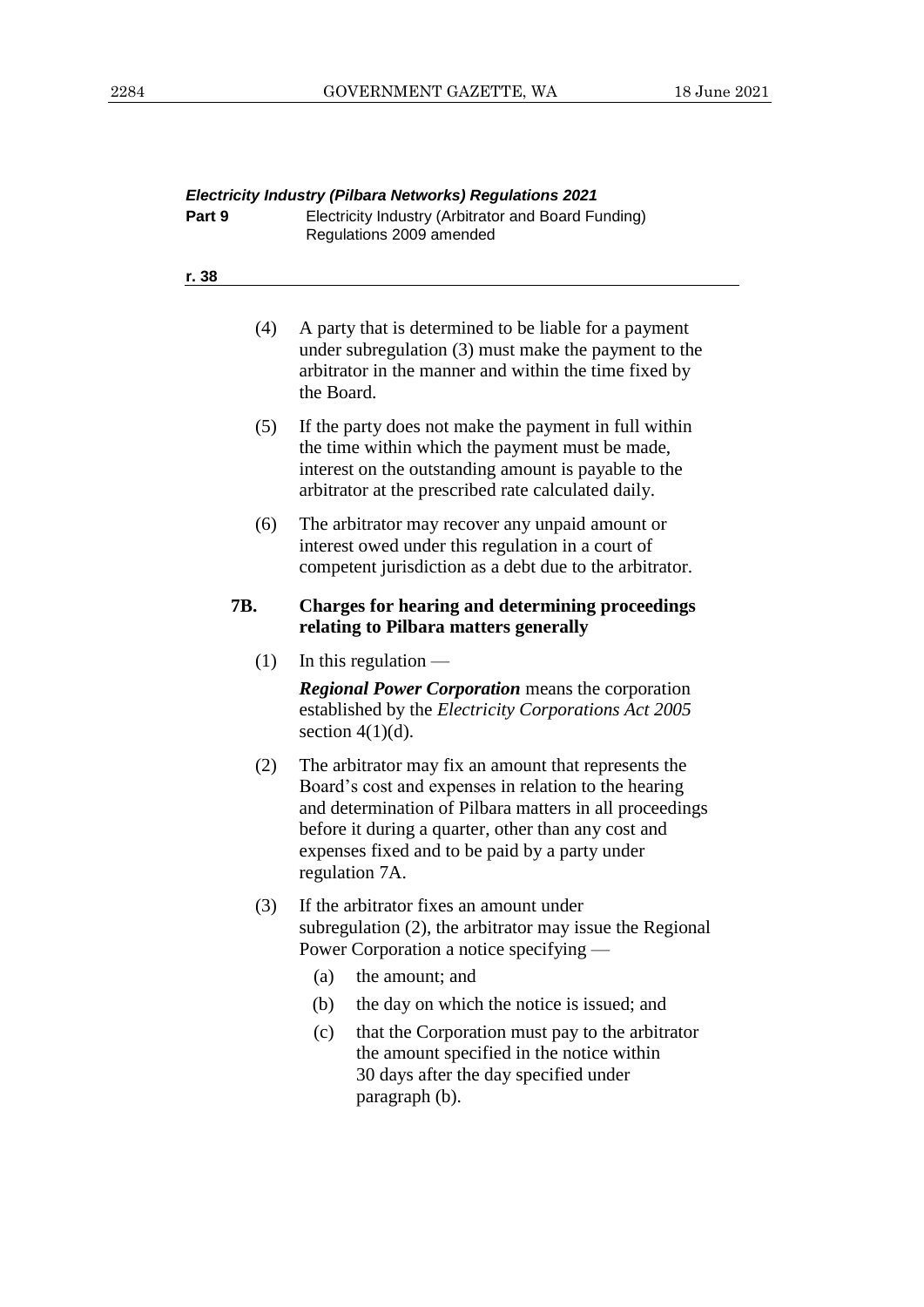| <b>Electricity Industry (Pilbara Networks) Regulations 2021</b> |        |
|-----------------------------------------------------------------|--------|
| Electricity Industry (Arbitrator and Board Funding)             | Part 9 |
| Regulations 2009 amended                                        |        |

#### **r. 39**

- (4) If the Regional Power Corporation is issued a notice under subregulation (3), the Corporation must pay the amount specified in the notice to the arbitrator within 30 days after the day specified under subregulation (3)(b).
- (5) If the Regional Power Corporation does not pay the amount in full within the period specified under subregulation (4), interest on the outstanding amount is payable to the arbitrator at the prescribed rate calculated daily.
- (6) The arbitrator may recover any unpaid amount or interest owed under this regulation in a court of competent jurisdiction as a debt due to the arbitrator.

#### **39. Regulation 8 amended**

In regulation 8:

(a) in paragraph (b) delete "regulation 6." and insert:

regulation 6; and

- (b) after paragraph (b) insert:
	- (c) the total amounts fixed under regulation  $7A(1)$ ; and
	- (d) the total amounts fixed under regulation 7B(2).

N. HAGLEY, Clerk of the Executive Council.